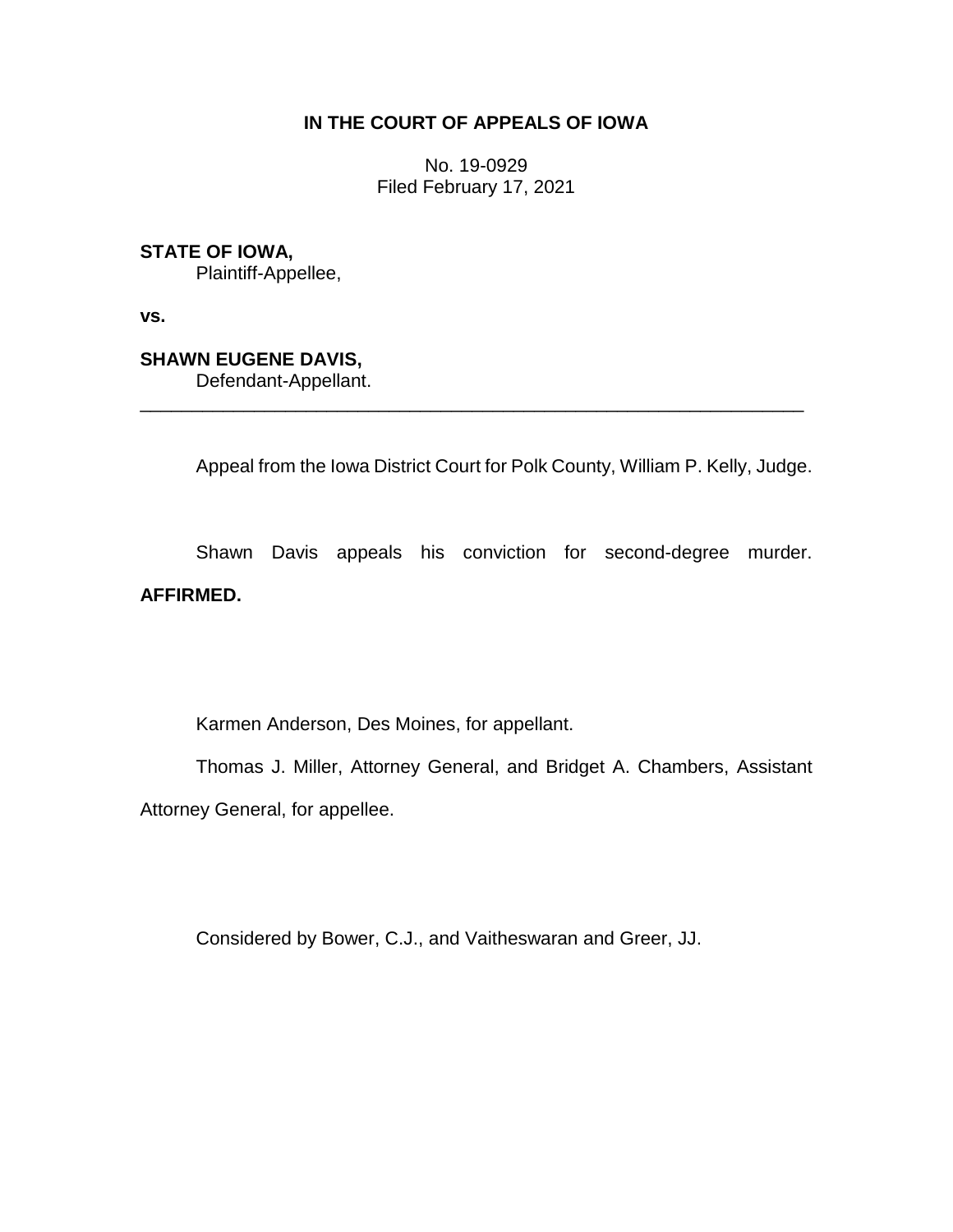### **BOWER, Chief Judge.**

Shawn Davis appeals from his conviction for second-degree murder, contending the jury instructions were erroneous, his trial counsel was ineffective, and the court's evidentiary rulings were faulty in two respects.<sup>1</sup> After considering the asserted errors properly preserved, we affirm.

### **I. Background Facts.**

 $\overline{a}$ 

In the early morning hours of August 5, 2017, after a night of partying with extended family, Shawn and his brother, Preston, had a physical altercation. Verbal bickering ramped up to Shawn punching Preston in the face and Preston then throwing Shawn to the ground. A third brother, Damon, pulled Preston off of Shawn. When Shawn got up off the ground, he went into his house, grabbed a knife, went back outside waving the knife over his head, and rushed toward Preston. The three brothers had a brief scramble for the knife, but Shawn retained it, stabbing at Preston and chasing Preston as he ran away. Preston ran through Shawn's backyard and jumped a fence. He collapsed in the neighbor's yard. Shawn turned around, went back into the house, and told a cousin she ought to call the paramedics because "Preston is bleeding out." Shawn then went into the basement, stripped down to his underwear and socks, threw his clothes into the washing machine, and took a shower.

Police responded to dispatch about a stabbing and arrived at Shawn's residence about 4:00 a.m. The first officer at the scene encountered Preston's wife, Crysteal, standing in the yard. She told the officer her husband needed

<sup>&</sup>lt;sup>1</sup> Because several of the people involved have a surname of Davis, we will refer to those involved by their first names.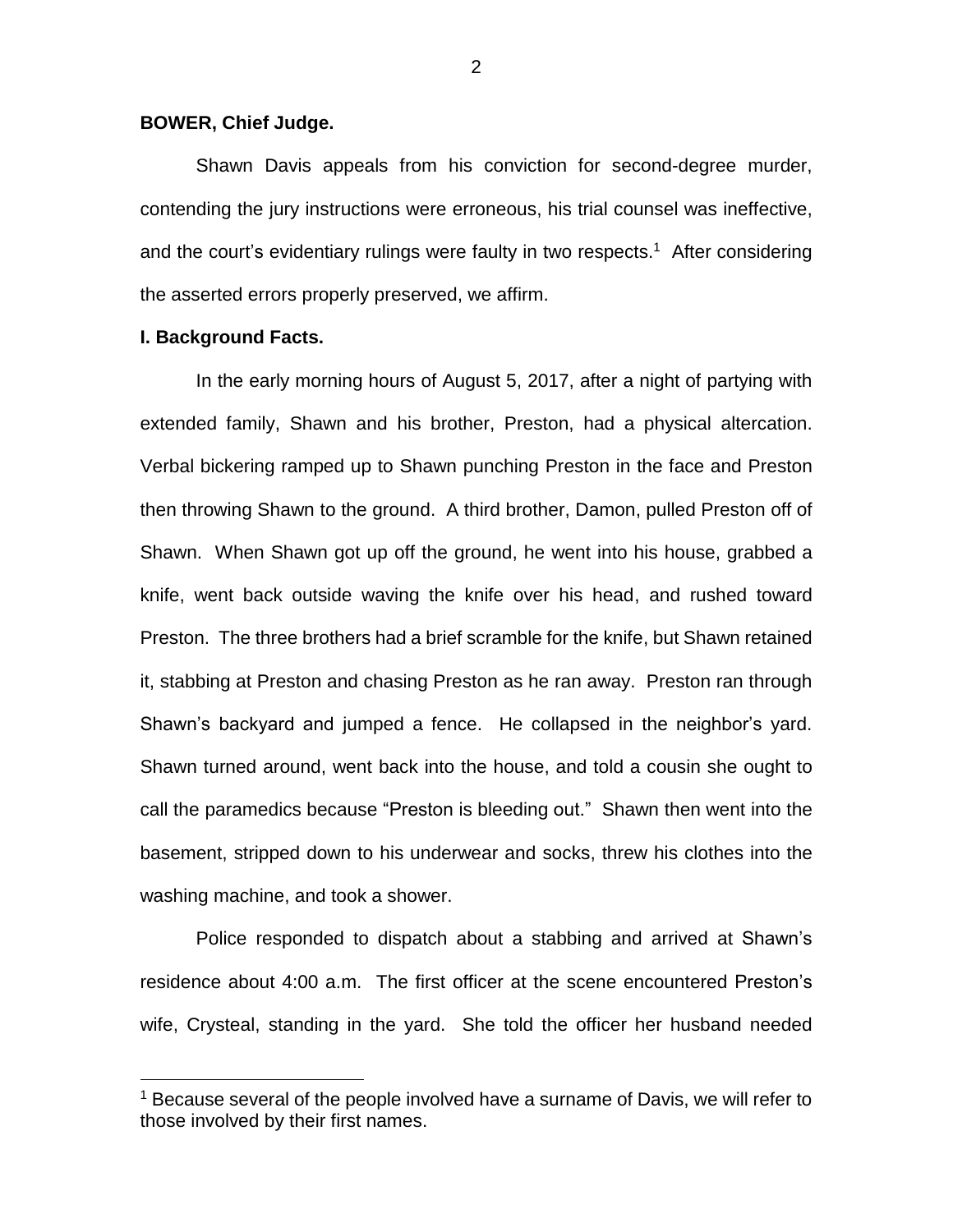medical attention. When asked who had stabbed her husband, she stated it was a "friend." The officer asked if the person was still at the scene. Crysteal hesitantly told them he was in the house. Shawn was standing in the kitchen. He was cooperative when ordered to the ground and placed in handcuffs. Officers "cleared" the house. Shawn denied knowing anything about what was happening in his back yard. He later stated his two brothers were fighting outside and he had gone out and tried to break it up. Police found a bloody knife with a seven-inch blade in the kitchen sink.

When emergency responders arrived they found Preston unresponsive. An autopsy found three puncture wounds—two to the top of Preston's right shoulder that were not serious, but the third wound had severed an artery, vein, and nerve bundle in Preston's left arm, which resulted in a severe loss of blood and death.

Shawn was charged with first-degree murder, and he asserted a justification defense. At trial, Damon, Crysteal, and three cousins testified about the events of the evening and morning.

Damon testified he arrived at Shawn's at about 11:00 p.m. on August 4. He and Shawn were just visiting and drinking. Preston and Crysteal were at a community celebration, where they were going to meet up with Preston's cousins, Simmone Shingler, Iisha Hillmon, and Angela Nelson, who were visiting from Georgia. Shawn invited Preston and the others to come to his house after they left the celebration. Preston's group stopped at a lounge first and then went to Shawn's, arriving there about 2:00 a.m. on August 5.

The group congregated in Shawn's basement playing pool, dancing, and visiting. Preston, Damon, and Shawn were in a seating area of the basement,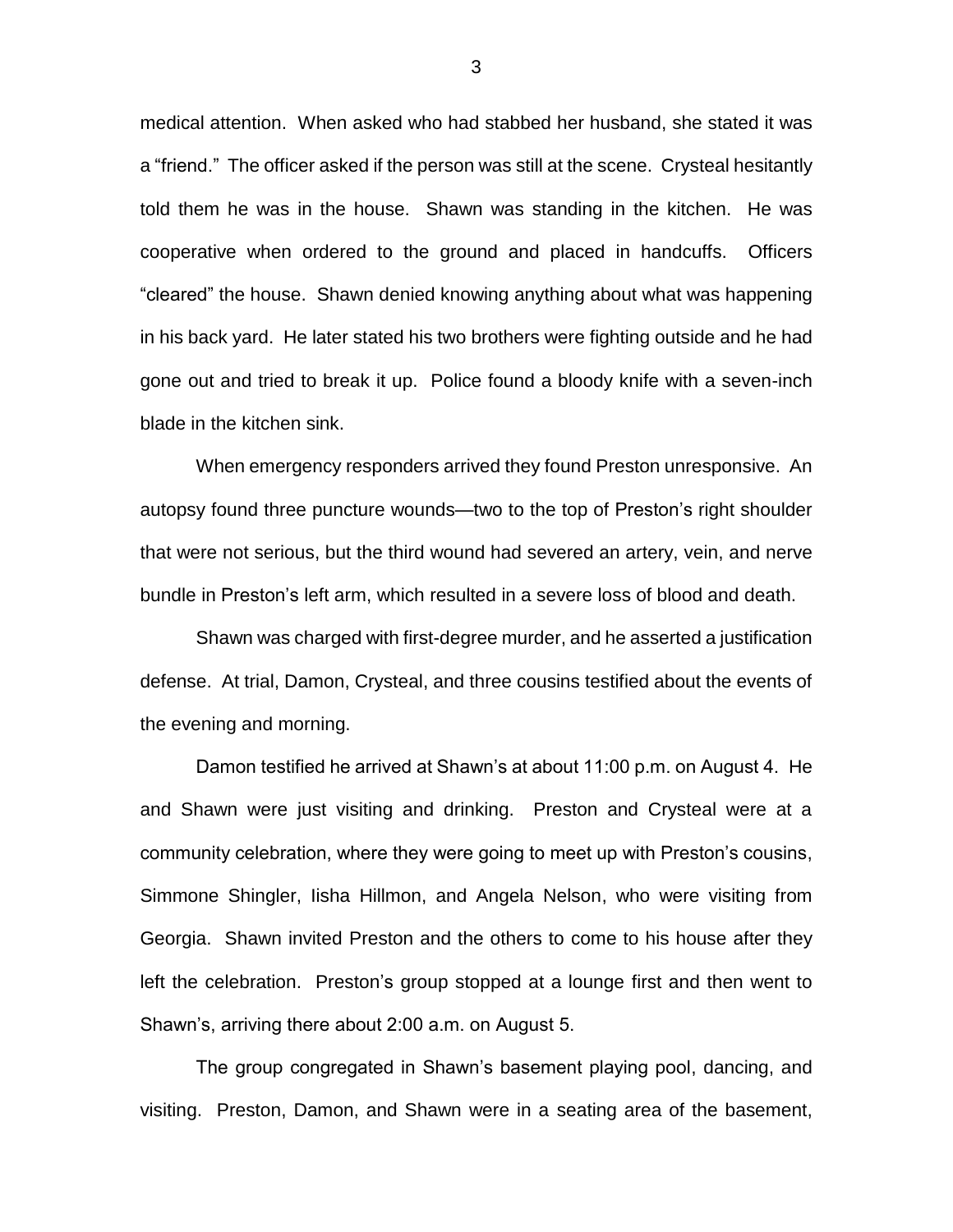sitting on couches and talking. Shawn "intervened" in a conversation between Preston and Damon, and then a "little spat started." Preston and Crysteal were going to leave and went upstairs. The cousins were upstairs at this time in the kitchen getting something to eat. Shawn followed Preston and Crysteal upstairs while Damon remained in the basement.

A few minutes later, Damon heard people screaming his name so he ran upstairs and out into the yard where he saw Shawn on the ground and Preston standing over him. Damon heard Preston saying, "Man, I love you." Damon testified Preston and Shawn were not touching each other. Damon grabbed Preston and pulled him away and said, "It's time to go home." Preston and Damon moved down the driveway toward Preston's car.

Shawn then came running out of the house holding a knife in the air. A scramble for the knife followed. Damon was cut on his right elbow at some time during the struggle but was not immediately aware. Shawn struck Preston in the right shoulder, and then Preston "starting running towards his car and Shawn started chasing him." Damon testified Shawn struck Preston twice more while running around the car and back towards the garage. Damon followed but Shawn turned and came at him with the knife, so Damon backed off. Damon testified Shawn continued to chase Preston waving the knife. Damon attempted to follow, and Shawn again turned and told him to "get back." Preston kept running through the back yard, hopped the fence, and then "he collapsed."

On cross-examination, Damon acknowledged he and Shawn had been drinking together and were both intoxicated. He also acknowledged that during

4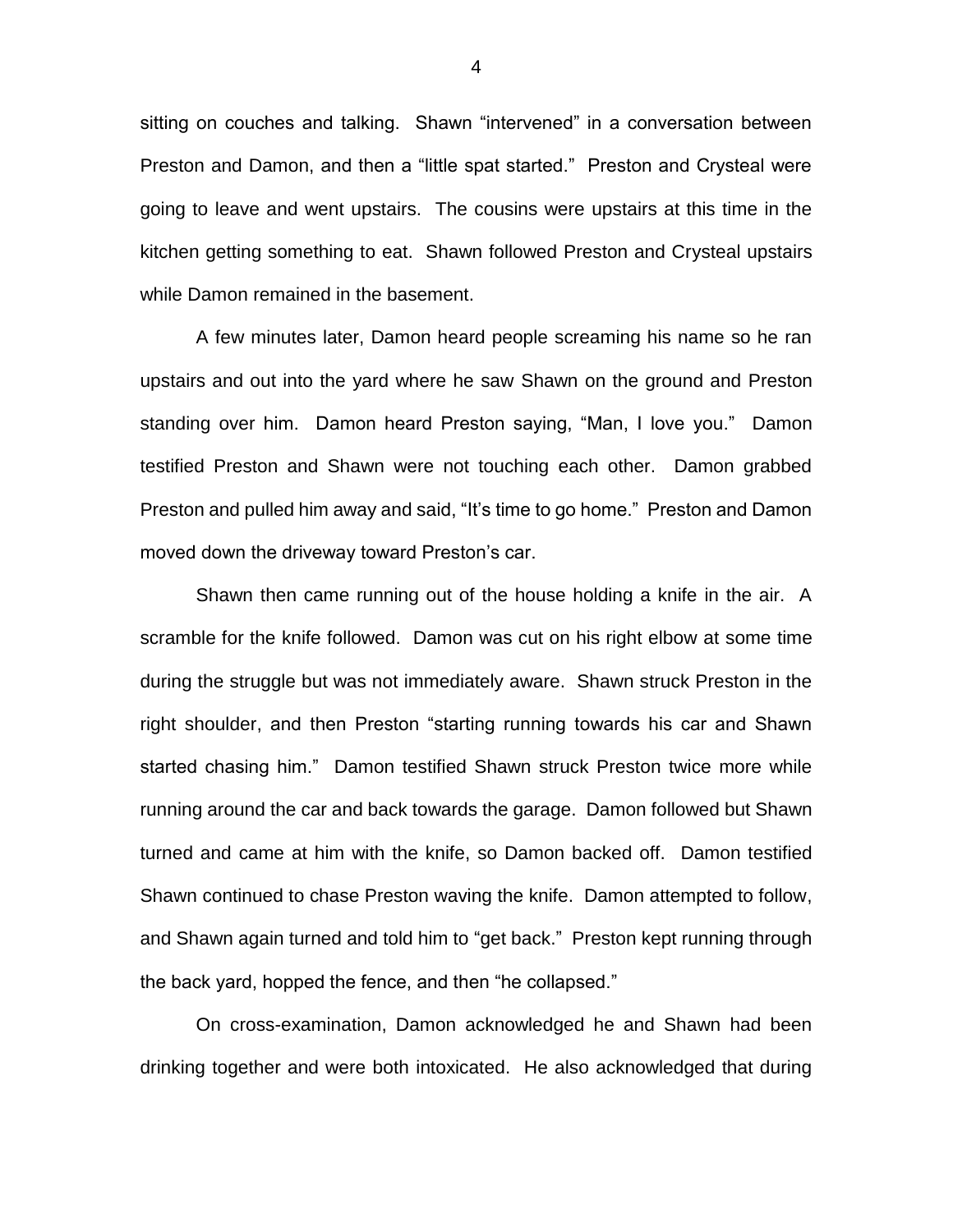his deposition he had stated Shawn and Preston had their hands on each other's collars when Shawn was on the ground and Preston was standing over him.

Crysteal's and the cousins' testimony were fairly consistent with Damon's account of the events of their gathering. All stated they were drinking throughout the night. Preston was thirty-five years old at the time of his death, and Shawn was forty-nine years old. Crysteal and Preston would visit weekly with Shawn and his wife.<sup>2</sup> She stated Preston and Shawn had a good relationship and had similar personalities, "both being very direct-type people" who did not "sugarcoat anything." The brothers had disagreements before but had never gotten physical with one another.

Crysteal testified she drove Preston and the cousins to Shawn's, arriving about 1:30 or 2:00 a.m. They "played some pool and danc[ed] around and had a couple of drinks." People were "pretty happy and chipper in the beginning." The brothers went into other room, and she joined the cousins upstairs in the kitchen. She heard their voices getting louder so she went down to investigate. Preston told her it was "no big deal" and stopped for a minute, but then they were "bickering again." She told Preston they should leave. Preston and Shawn continued to nitpick at each other. She went up the stairs, followed by Preston and Shawn. While in the kitchen, Preston and Shawn did not talk to each other. Because she and Preston had provided the transportation, they were waiting for the cousins to eat, so they went outside into the back patio area to smoke. Shawn followed them out.

 $\overline{a}$ 

5

<sup>2</sup> Shawn's wife was out of town on August 4 and 5, 2017.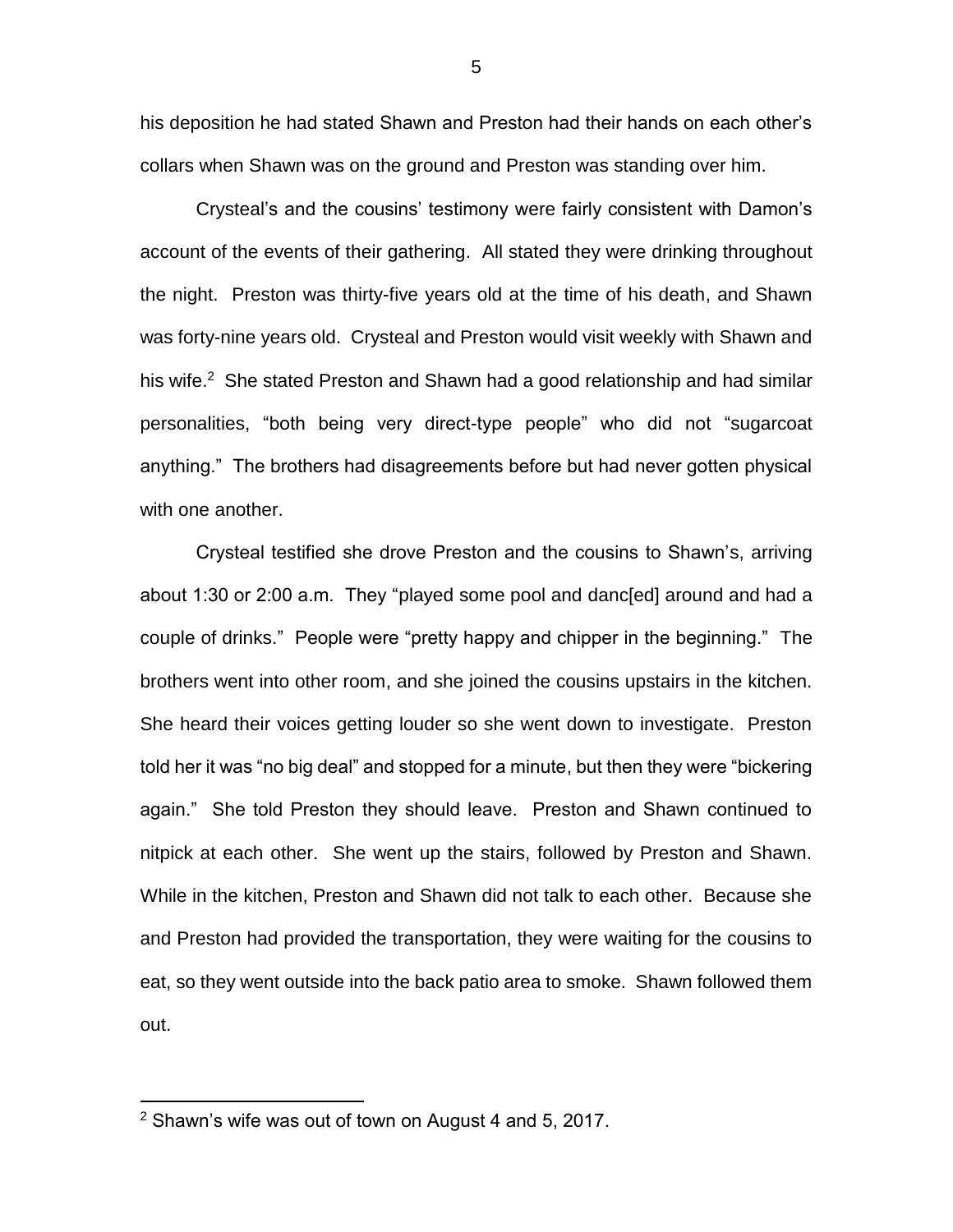Crysteal testified that at this point Shawn was goading Preston to fight, while backing up into the yard. "And Preston was just standing there looking at him . . . . So Shawn comes up, snatches his chain off his neck and punches him in the mouth." Crysteal stated that normally Preston would have punched back but he just looked at Shawn, "shook his head, and attempted to turn around." But Shawn used some more provocative language and "charged him again," and "Preston charged back, had him pinned, holding him down, telling him to calm down." She stated Preston was straddling Shawn, holding his arms down. Crysteal yelled for Damon to come out. Damon separated the two, and Crysteal and Preston were going to leave. They were saying goodbye to the cousins, who decided to get an Uber later. Crysteal explained Preston was hugging the cousins and "the next thing I know, Shawn came out the back, slashing a knife in the air." Preston was taken aback, and Damon tried "to jump in the middle of it, but [Shawn] struck the knife over—where you could tell he had stabbed him in his arm." She related how Preston tried to run away and Shawn chased him, continuing to strike with the knife. She said Shawn stopped after Preston jumped over the back yard fence and fell to his knees. Then the brothers stared at each other for a time, and Shawn turned back around. Crysteal joined Preston on the other side of the fence and called 911. She was instructed to get some cloths to stop the bleeding, and when she went inside to get cloths, she noted Shawn had changed his clothes. She told Shawn he would never see them again and he responded, "I'm tired of his mouth."

Iisha was alone in the house and standing next to the kitchen sink when Shawn came inside after the altercation. Iisha testified Shawn threw the knife on the counter and told her she "might want to call the paramedics because Preston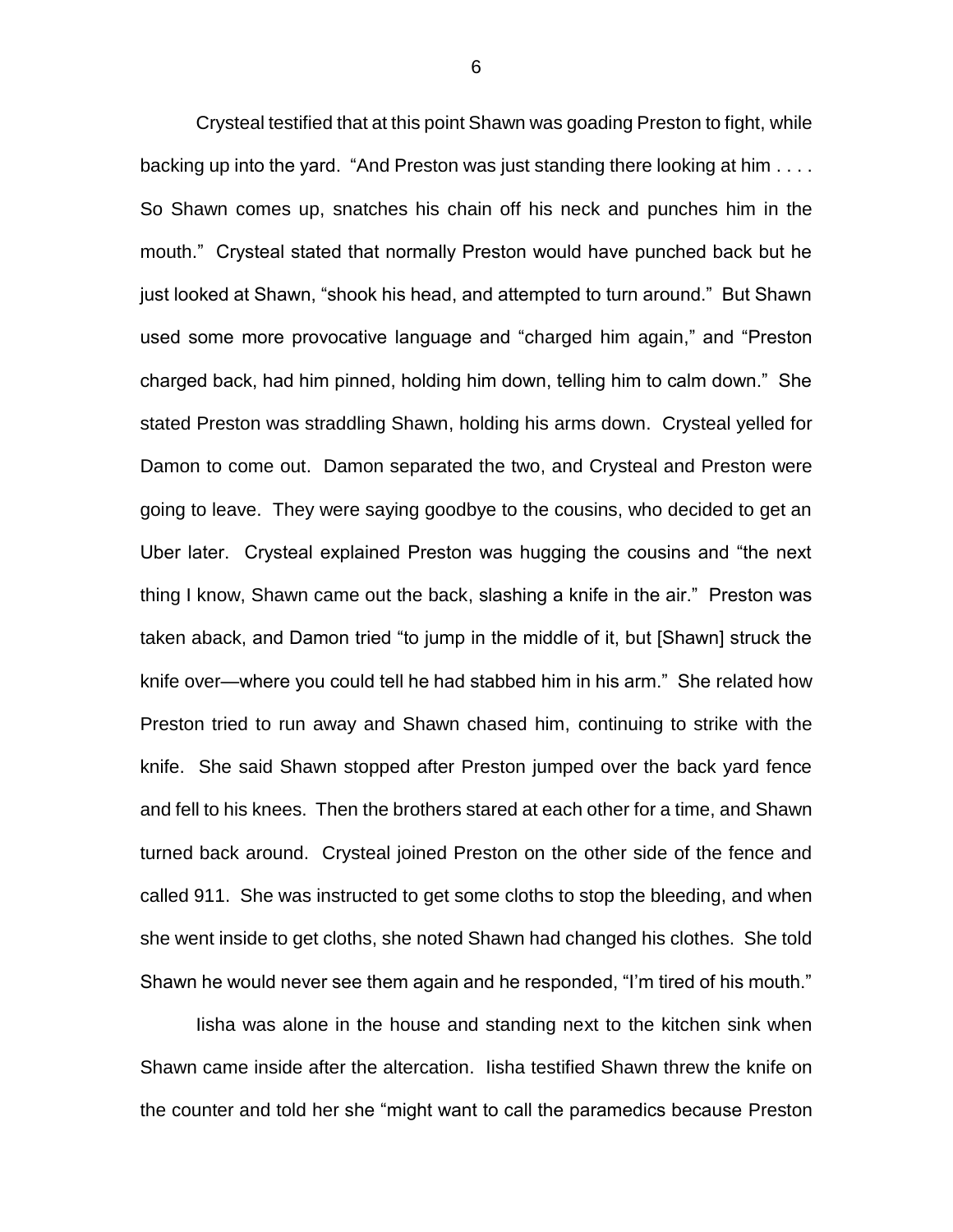was bleeding out." Iisha asked what he was talking about, and Shawn told her that he had been telling Preston to "stop fucking with" him. Then, Shawn went down to the basement. Iisha followed Shawn to the basement. He took off his shirt and put it in the washing machine. He had already started the machine. She followed Shawn back upstairs, and Shawn "got naked and turned on the shower." Iisha said at that point reality sank in and she ran outside, where she also jumped the fence to try to help.

Detective Brad Youngblut testified he was called to the scene at about 4:40 a.m. and interviewed a number of those present. He talked with Shawn at an interview at the police station later. During the course of interviewing Shawn, Detective Youngblut informed him Preston had died, and Shawn appeared surprised. The defense asked Detective Youngblut about a phone call Shawn made to his wife from the Polk County Jail:

Detective Youngblut, this was a time when Shawn Davis learned he was arrested and charged for a very serious crime; correct? A. Yes.

Q. And this is a time when he had the first conversation—after he learned that information, when he had a conversation with his wife; correct? A. I believe so.

Q. And this was a very emotional time for them; correct? A. I would assume.

Q. It was a traumatic event that they were undergoing, both of them; correct? A. Yes.

Q. And he did make some statements during this—as part of being in that condition; correct? A. Yes.

Q. And specifically when talking to his wife—

[PROSECUTOR]: Objection, Your Honor. This question calls for hearsay.

[DEFENSE COUNSEL]: It does, Your Honor, but I think I've laid foundation for an excited utterance.

The jury was excused, and the court heard arguments from counsel. The

defense made an offer of proof that upon learning of the charge, Shawn called his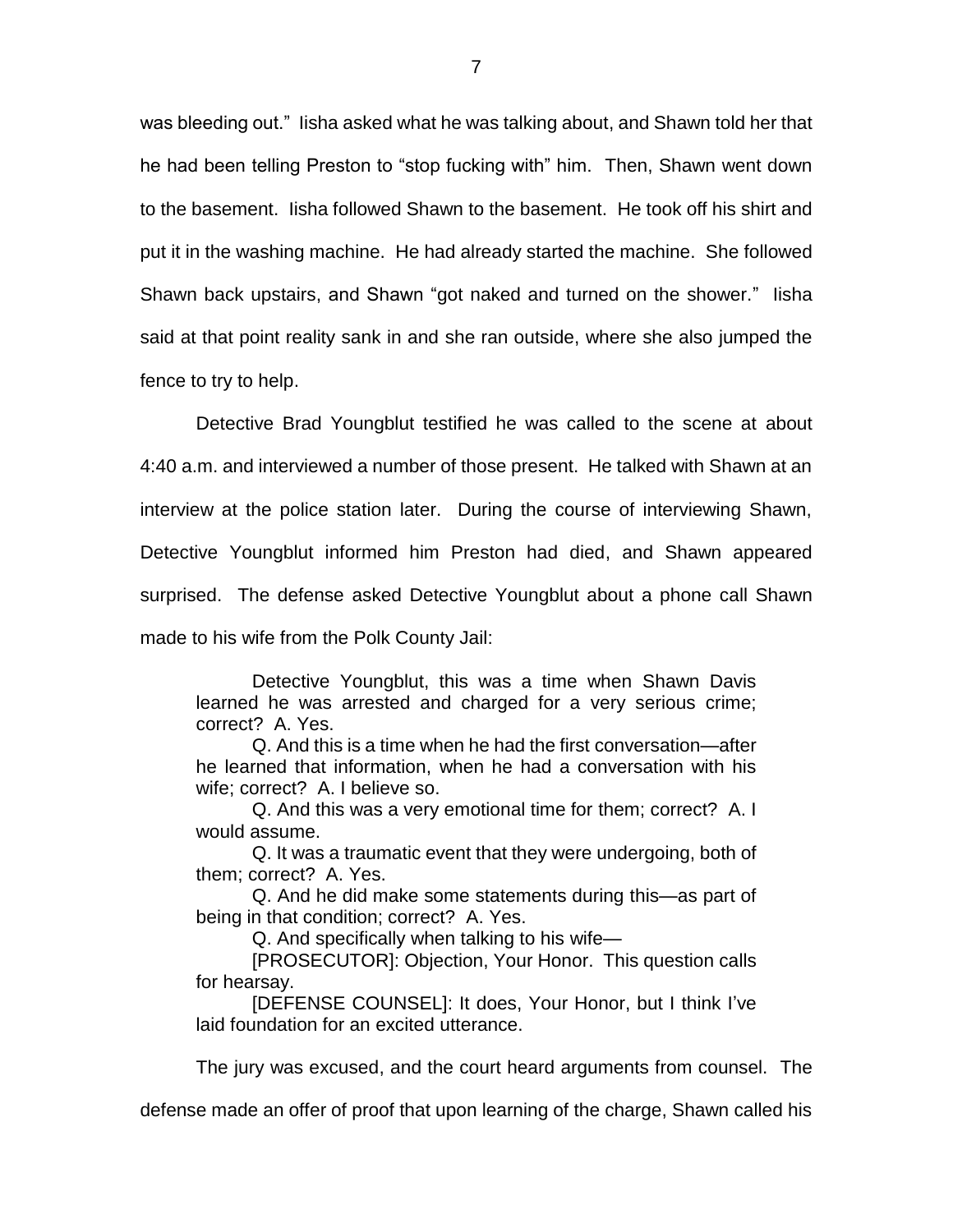wife and stated, "He'd kill me. He'd kill me. He'd kill me." Defense counsel could not give a precise time frame for when the call was made but stated it was upon Shawn's learning he was charged with first-degree murder.

The court ruled:

So, [defense counsel], I'll give you a chance here if you want to talk with this witness to lay some additional foundation. I think right now, I don't think that statement, in talking with his wife after he's been charged with murder, carries the reliability that our rules allow for an excited utterance or a statement of physical or mental condition under 803.(3) and 803(2), but I will allow to you lay additional foundation with this witness.

The defense was not able to lay a proper foundation.

Shawn testified in his own defense. He noted he was five foot seven inches and weighed about 177 pounds; Preston was younger, taller, and weighed 260 pounds. Shawn testified he worked as a dump truck driver and had worked a full day on August 4, 7:30 a.m. to 5:30 p.m. When he got home, his plan was to work on his yard and have a few drinks. Damon came over before the others, and the two of them traded some workout equipment and then sat in the back yard having some drinks. He invited the others to join them.

Shawn stated that after Preston, Crysteal, Iisha, Angela, and Simmone had been at his house for a time, he went to the basement TV room. He was getting tired and wanted to sit on one of the sofas and eventually fall asleep there. Damon and Preston came in and they were all talking. Shawn and Preston had a disagreement while they were in the TV room. Shawn stated that "Preston always . . . had a way of saying little stuff. Like he would insinuate or—he would just be slick, especially when he drinks . . . and he just started doing that and it started an argument." Preston made comments that he was the "boss" and the "honcho and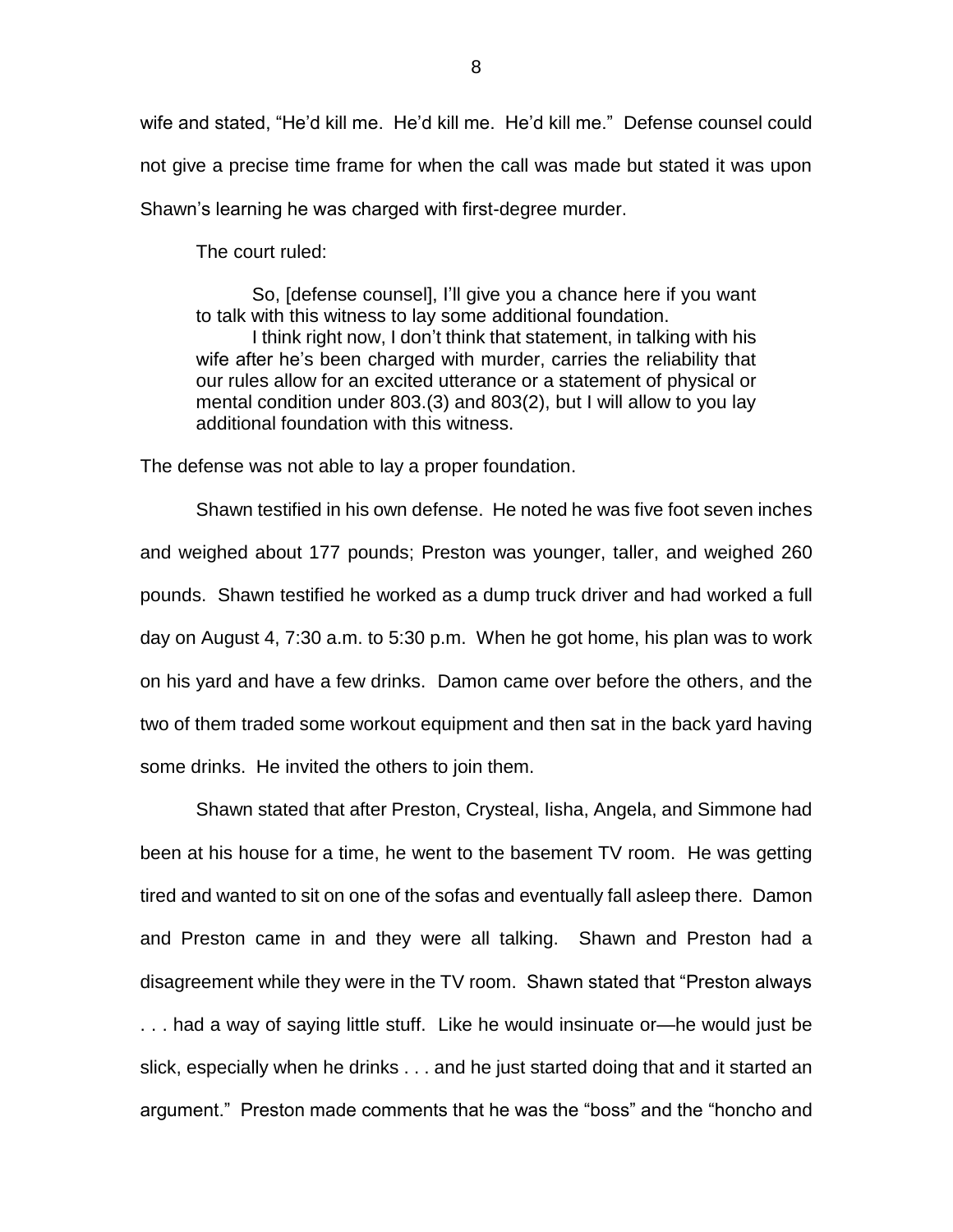stuff like that." Then, Shawn and Preston started to bicker. Shawn testified that he decided to walk away from the bickering and go outside to smoke a cigarette. He went upstairs, as did Crysteal and Preston. The three cousins were already upstairs getting something to eat.

Shawn testified that he used the restroom then went outside to smoke a cigarette. Crysteal followed him outside a short time later. A few minutes later, Preston also came out and "started it again." Preston was "jugging" at Shawn, "agitating" him. Shawn testified the argument "started to get heated," the two were "disrespecting" each other and "fighting words" were exchanged. Shawn knew he and Preston were about to fight.

Shawn testified that he was standing on the patio with his back to the table and Preston came down the stairs to the patio and towards him. Shawn testified Preston was being aggressive. Crysteal got between them, but Preston moved Crysteal to the side, and Shawn thought Preston was coming to fight. As soon as Preston got around Crysteal, Shawn swung and hit Preston in the jaw. He stated that his back was to the table, and when his younger and bigger brother came at him in an aggressive manner, he felt threatened, and he hit Preston to defend himself.

Shawn testified he then found himself on his back and Preston was on top of him, choking him. He stated Preston had slammed him to the ground on the brick patio. He felt disoriented and "lost focus for a minute." Preston was holding him down. Shawn testified, "[t]hat was some uncharted territory for Preston and I." He state he was "bewildered," "afraid," and "angry." And he was wondering whether Preston was trying to kill him.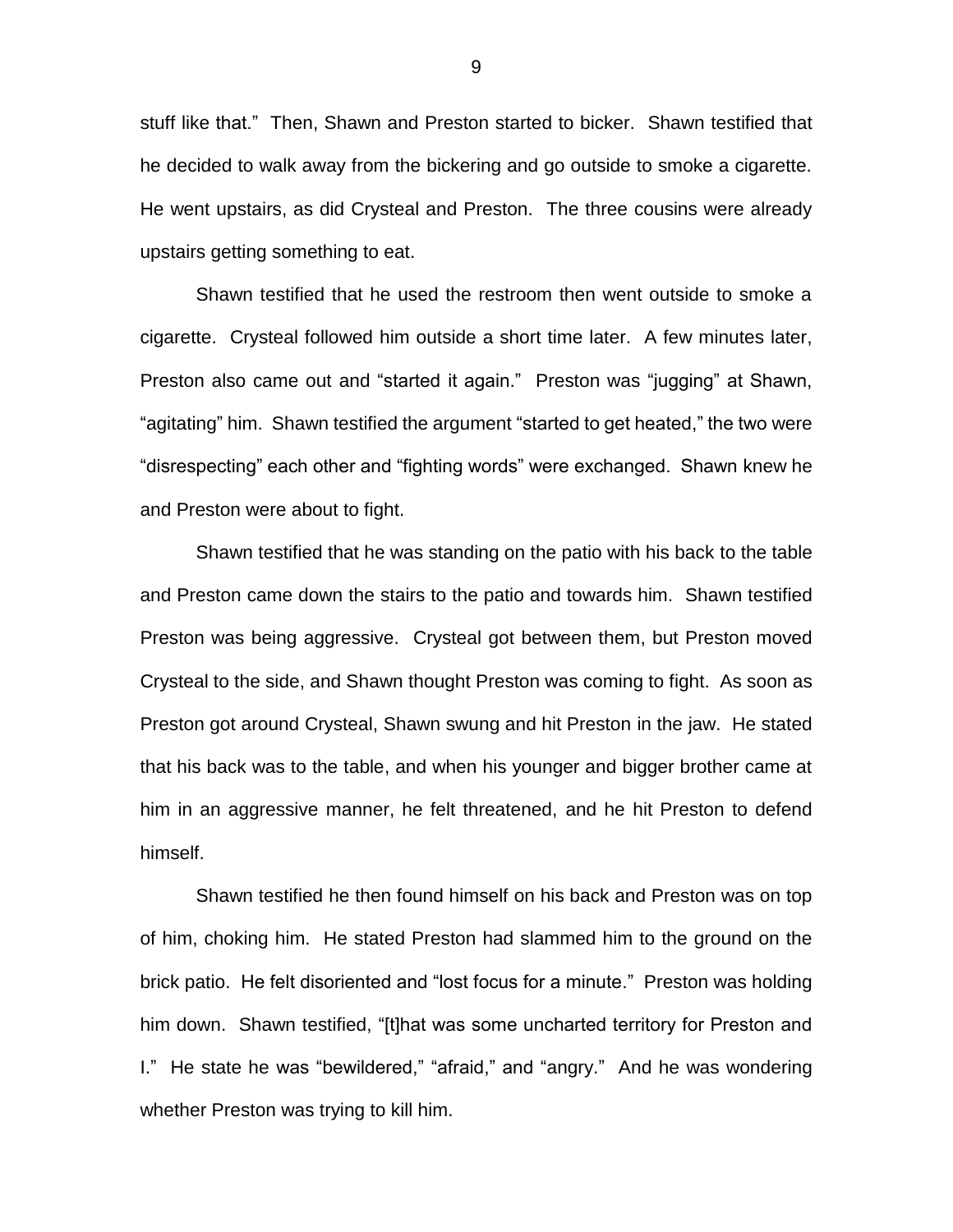Damon appeared and pulled Preston off Shawn. Shawn testified that he went inside and grabbed a knife to scare Preston away from his house. He testified that he just wanted Preston to leave because it did not appear to him that Preston was leaving on his own accord. Shawn acknowledged that he could hear Crysteal hollering "Let's go," but testified that Preston does not listen to Crysteal and he still felt threatened.

Shawn denied that he intended to stab or kill Preston when he went outside. He stated he was waving the knife in the hope that Preston would see it and would just take off.

When Shawn got to the driveway, he testified Damon and Preston ran towards him and grabbed him and they wrestled for control of the knife. Shawn stated that he did not know what was going on and he felt threatened. Shawn testified that if Preston had backed off and run away and left Shawn's house when he saw the knife, he would not have chased him. Shawn testified that he did not remember stabbing Preston but admitted that he was the only person with a knife and that he must have stabbed Preston in the course of the scuffle. When Preston took off running, Shawn realized that he had stabbed him. He said he was not chasing Preston after that time but he followed him to the patio and stopped there.

On cross-examination, Shawn acknowledged that when he went into the kitchen he could have stayed inside and he could have locked the doors. He also stated he was not scared when he went back outside.

The court prepared proposed jury instructions. The defense objected to a proposed instruction concerning intoxication because they had not raised an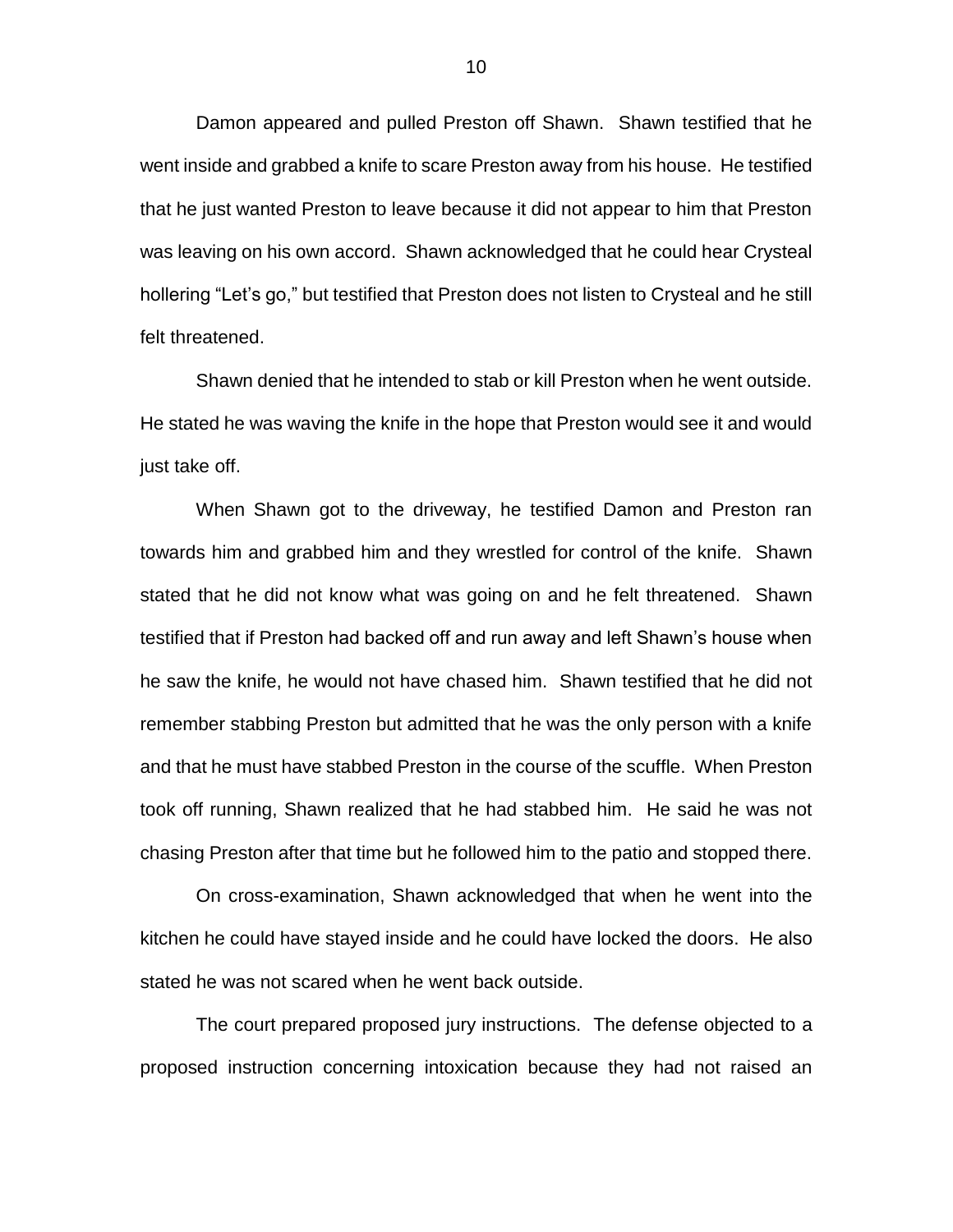intoxication defense. 3 The court proposed only one sentence be included: "The fact that a person is under the influence of alcohol does not excuse or aggravate his guilt." The defense stated, "We would be fine with that." After further discussion, the court observed the "pervasive use of alcohol throughout and the themes of the questioning . . . there was a lot of mention of alcohol during the testimony."

The defense also objected to the inclusion of language in the justification instruction, "the defendant was not justified [if a]n alternative course of action was available." Counsel argued it was incorrect statement of the law following the legislature's recent amendment colloquially called the right to "stand your ground."<sup>4</sup>

 $\overline{a}$ 

<sup>3</sup> The Iowa State Bar Association Criminal Jury Instruction 200.14 states:

The defendant claims [he] [she] was under the influence of [intoxicants] [drugs] at the time of the alleged crime. The fact that a person is under the influence of [intoxicants] [drugs] does not excuse nor aggravate [his] [her] guilt.

Even if a person is under the influence of an [intoxicant] [drug], [he] [she] is responsible for [his] [her] act if [he] [she] had sufficient mental capacity to form the specific intent necessary to the crime charged or had the specific intent before [he] [she] fell under the influence of the [intoxicant] [drug] and then committed the act. Intoxication is a defense only when it causes a mental disability which makes the person incapable of forming the specific intent.

<sup>4</sup> Iowa Code section 704.1 was amended as follows:

<sup>1. &</sup>quot;Reasonable force" is means that force and no more which a reasonable person, in like circumstances, would judge to be necessary to prevent an injury or loss and can include deadly force if it is reasonable to believe that such force is necessary to avoid injury or risk to one's life or safety or the life or safety of another, or it is reasonable to believe that such force is necessary to resist a like force or threat. Reasonable force, including deadly force, may be used even if an alternative course of action is available if the alternative entails a risk of life or safety, or the life or safety of a third party, or requires one to abandon or retreat from one's dwelling or place of business or employment.

<sup>2.</sup> A person may be wrong in the estimation of the danger or the force necessary to repel the danger as long as there is a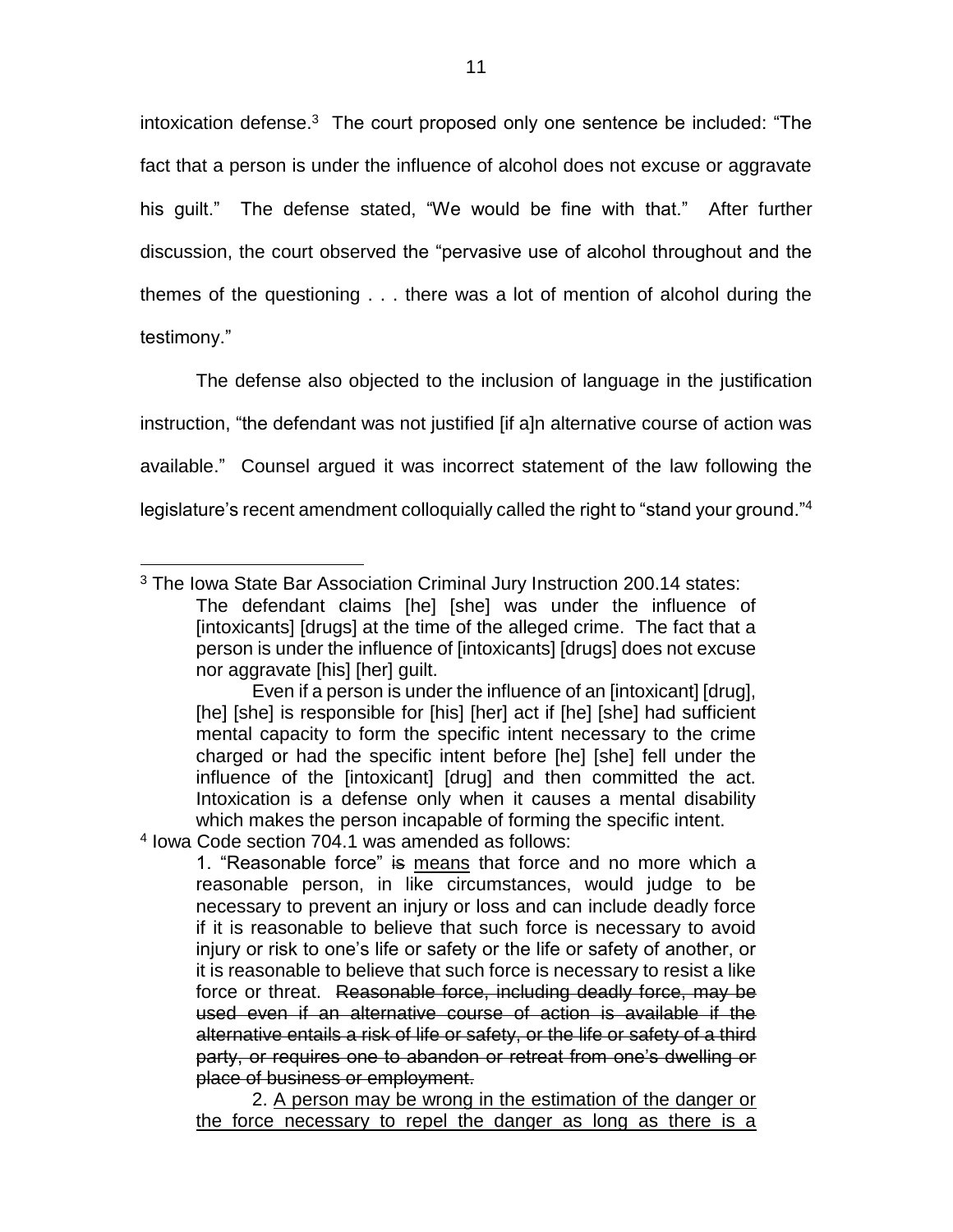After discussion, the court found that "an alternative course could be much broader than just retreat" and kept the language in Instruction 33. The court noted Instruction 37 provided further instruction concerning the duty to retreat.

In closing argument, the defense argued Shawn "was not doing anything illegal but being home. And he had no duty to retreat. There was not a reasonable alternative course of action[.]" In the alternative, the defense argued that if the jury found his actions were not justified, then it was not murder but voluntary manslaughter—an act of passion resulting from a serious provocation of having been thrown to the ground and choked.

The jury found Shawn guilty of second-degree murder. He filed a motion for new trial based on the inclusion of alternate-course-of-action language, citing this court's newly filed opinion in *State v. Lorenzo Baltazar*. No. 18-0677, 2019 WL 2144682, at \*3 (Iowa Ct. App. May 15, 2019) (finding trial counsel was ineffective in failing to object to justification instruction that included the alternativecourse-of-action language in light of new legislation and reversing the defendant's first-degree murder conviction for a new trial). The district court distinguished the case and denied the motion.

Shawn appeals, claiming errors in the jury instructions and the court's evidentiary rulings.

 $\overline{a}$ 

reasonable basis for the belief of the person and the person acts reasonably in the response to that belief.

<sup>3.</sup> A person who is not engaged in illegal activity has no duty to retreat from any place where the person is lawfully present before using force as specified in this chapter.

<sup>2017</sup> Iowa Acts ch. 69, § 37.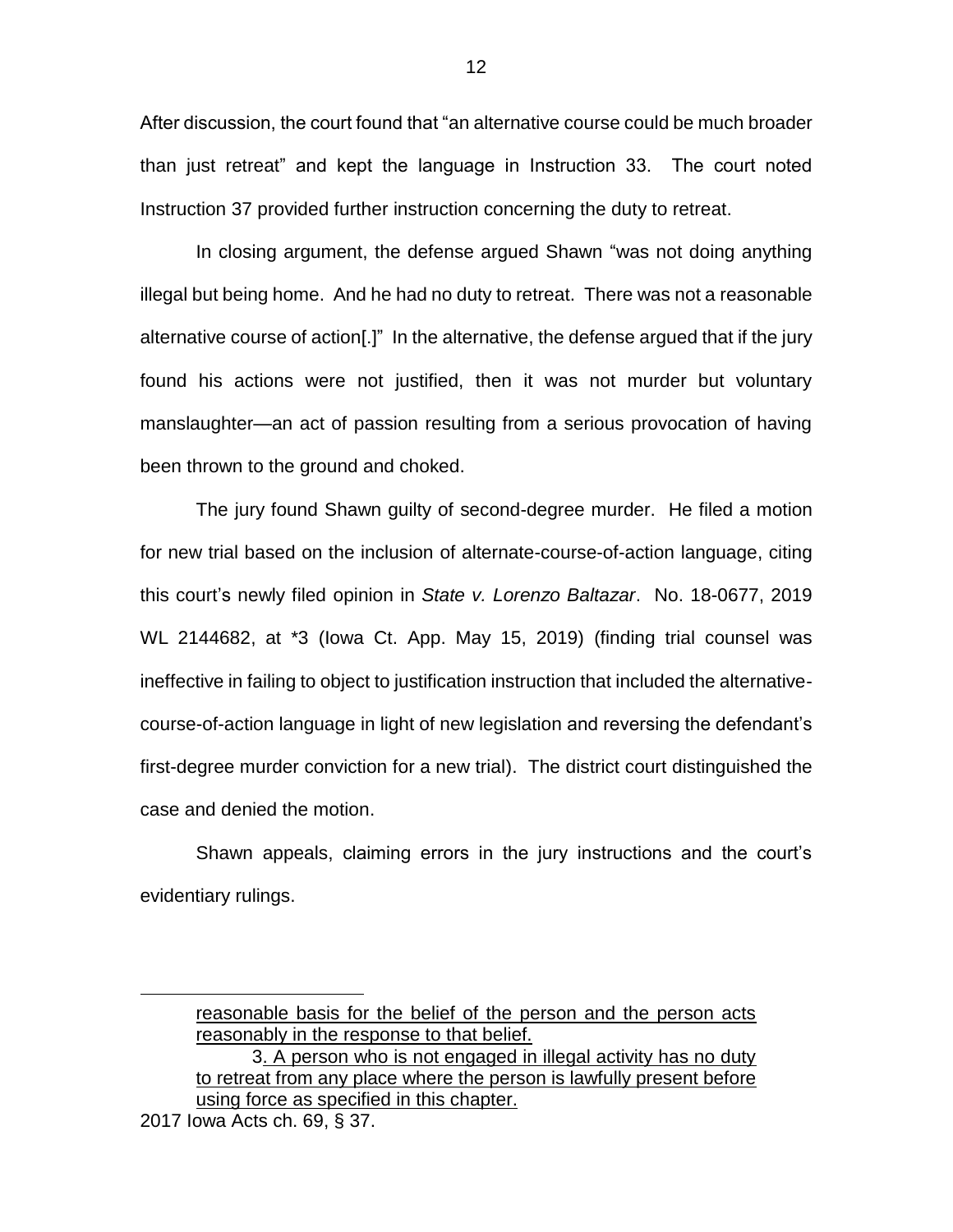#### **II. Jury Instructions.**

"We . . . review challenges to jury instructions for correction of errors at law." *State v. Coleman*, 907 N.W.2d 124, 134 (Iowa 2018). "We do not consider an erroneous jury instruction in isolation, but look at the jury instructions as a whole." *State v. Murray*, 796 N.W.2d 907, 908 (Iowa 2011).

*A. Alternate Course of Action.* Our supreme court granted further review of this court's ruling in *Lorenzo Baltazar* and vacated the relevant portion. 935 N.W.2d 862, 869 (Iowa 2019). The court noted, "Justification is a statutory defense that permits a defendant to use reasonable force to defend himself or herself." *Id.*  The supreme court noted the statutory provision recognizes that the "implied duty to follow an alternative course of action [is] a disqualifying factor for justification." *Id.* at 870.After discussing some of the historical context, the court explained, "We agree the 2017 amendment changed—*but did not eliminate—*the implied duty to follow an alternative course of action." *Id.* (emphasis added). The specific issue presented was whether Lorenzo Baltazar had a duty to retreat under the circumstances of that case. *See id.* "If there is no duty to retreat when a person is not engaged in illegal activity or lawfully present, then by implication the duty to retreat remains if the activity is illegal or the presence unlawful." *Id.* The supreme court held that, because Lorenzo Baltazar was engaged in an illegal activity, he was disqualified from asserting his justification. *Id.* at 871.

On appeal, Shawn argues that unlike Lorenzo Baltazar he "was not involved in any illegal activity and he was lawfully present at his own home." He asserts he thus had no duty to retreat and the inclusion of the "alternative course of action" instruction was given in error, requiring a new trial. *See id.* at 871–72 (noting we

13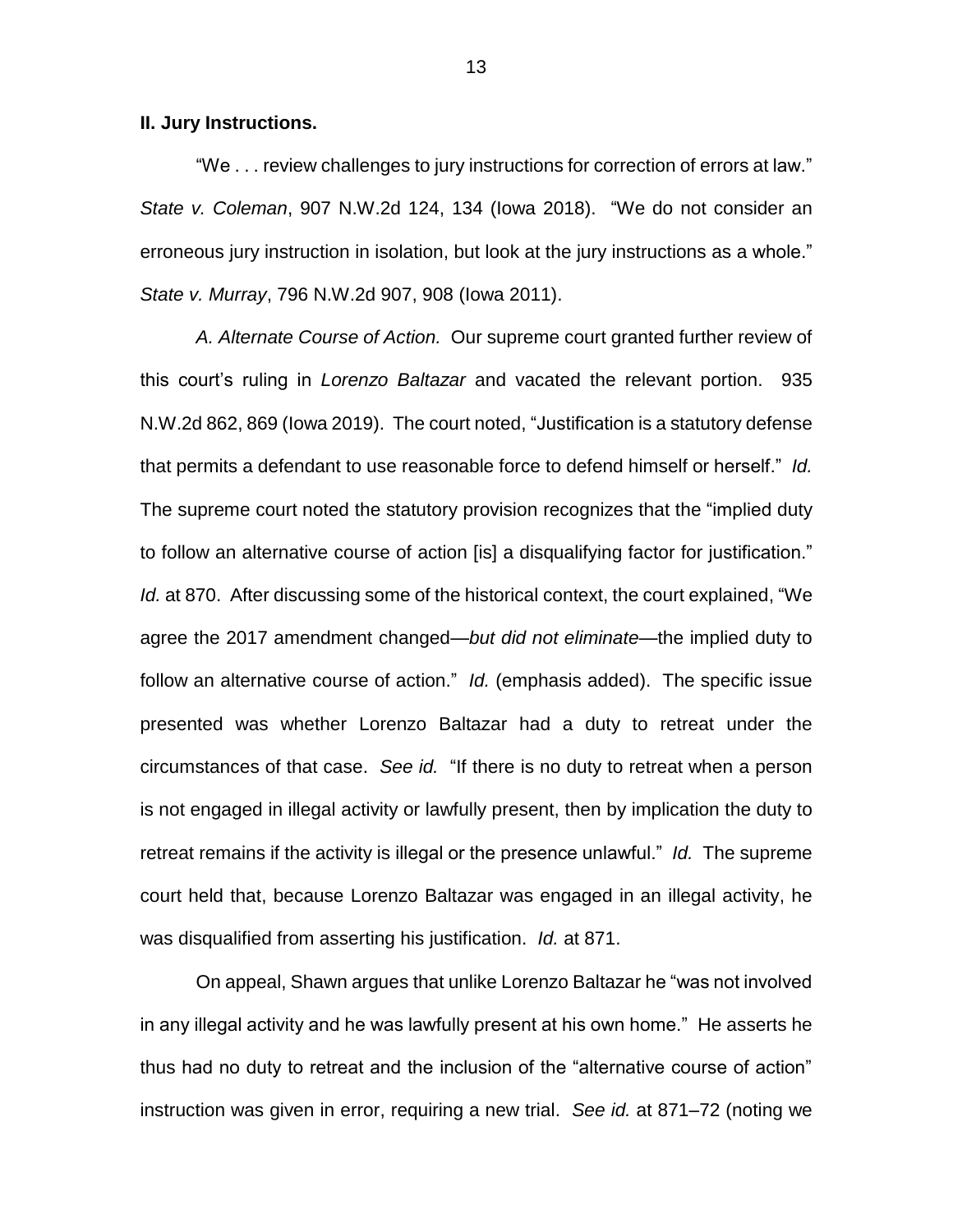presume prejudice if the instructional error is preserved). We believe the defense reads the *Lorenzo Baltazar* ruling too narrowly in equating an alternative course of action only with the duty to retreat.

The State asserts that "[w]hile the amendment to section 704.1 expanded the situations in which one is not required to retreat, it did not change Iowa case law that makes a justification defense unavailable where, as here, the defendant had an alternative course of action that did not require him to retreat." We agree. Retreat may be one alternative course of action, but there may be others. As the district court observed during arguments, "But how is alternative course necessarily tied to a duty to retreat? I mean, isn't an alternative course that you can call the police or you could—I mean, does it necessarily tie to retreat?" Defense counsel acknowledged "alternative course of action clearly means to run away or do something—or do anything, short of defending yourself or standing your ground." Shawn acknowledged he could have stayed inside and he could have locked the doors.

The fundamental question for the jury as factfinder was to determine whether the defendant's actions were justified. It was for the jury to determine whether "a reasonable person" would find Shawn's actions of taking a knife and running outside toward Preston necessary under the circumstances to prevent death or injury. The evidence presented warranted inclusion of the jury instruction on the alternative course of action.

*B. Incomplete Instruction.* Shawn contends the jury instructions did not adequately explain the exceptions to the duty to pursue an alternative course of action. However, this claim was not made to the trial court and is thus raised as a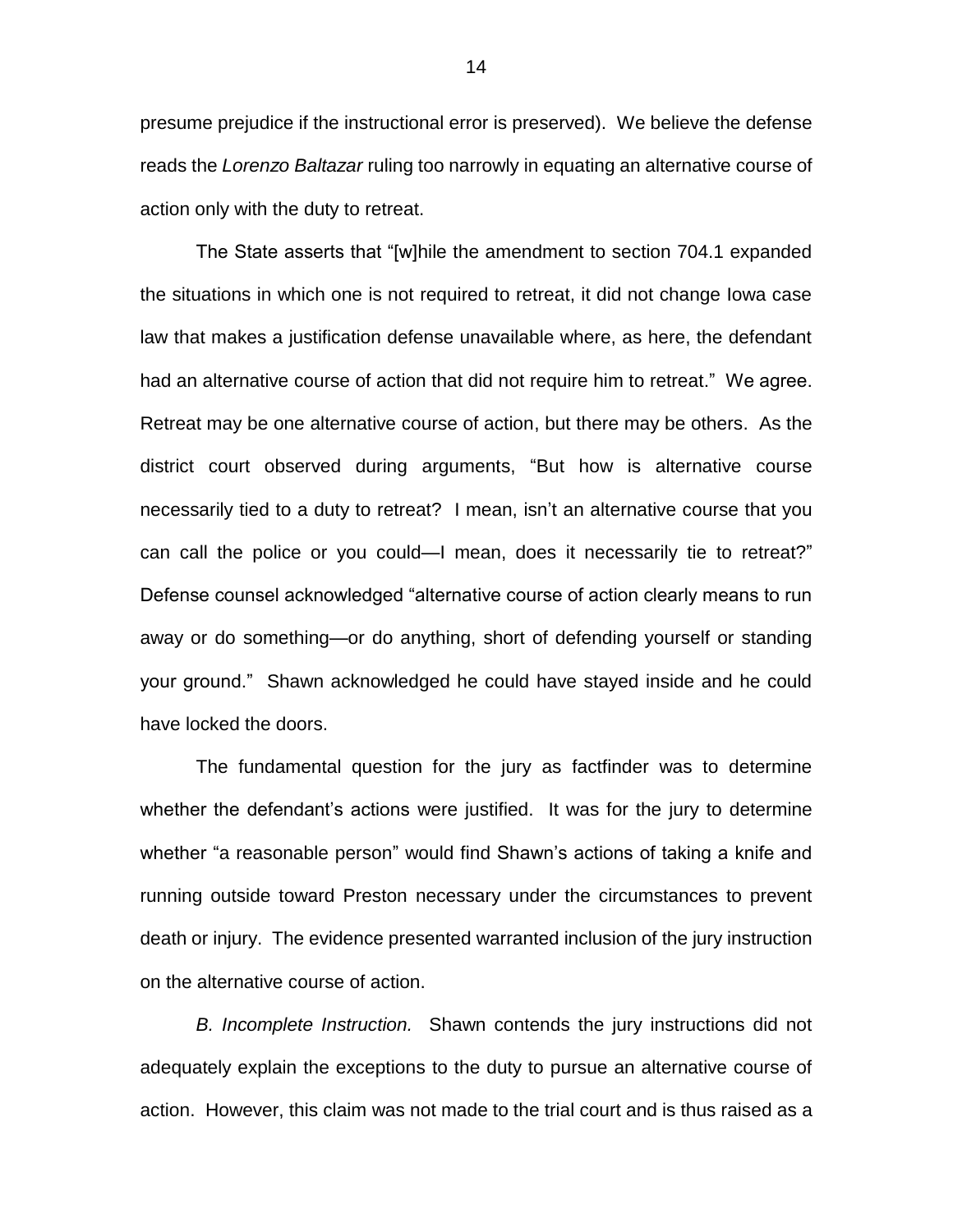claim that trial counsel were ineffective in failing to object to the instruction given.<sup>5</sup>

We review ineffective-assistance-of-counsel claims de novo. *State v. Schlitter*,

881 N.W.2d 380, 388 (Iowa 2016).

 $\overline{a}$ 

The jury was given these instructions relevant to justification and the duty

to pursue an alternative course of action:

### INSTRUCTION NO. 31

The defendant, Shawn Eugene Davis claims he acted with justification.

A person may use reasonable force to prevent injury to a person, including the defendant.

The use of this force is known as justification.

Reasonable force is only the amount of force a reasonable person would find necessary to use under the circumstances to prevent death or injury.

A person can use deadly force against another if it is reasonable to believe that such force is necessary to avoid injury or risk to one's life or safety or the life or safety of another, or it is reasonable to believe that such force is necessary to resist a like force or threat.

The State must prove the defendant was not acting with justification.

#### INSTRUCTION NO. 33

A person is justified in using reasonable force if he reasonably believes the force is necessary to defend himself from any actual or imminent use of unlawful force.

If the State has proved any one of the following elements, the defendant was not justified:

1. The defendant started or continued the incident which resulted in death.

2. An alternative course of action was available to the defendant.

3. The defendant did not believe he was in actual or imminent danger of death or injury and the use of force was not necessary to save him.

<sup>&</sup>lt;sup>5</sup> In 2019, the legislature amended Iowa Code section 814.7 to prohibit appellants from bringing ineffective-assistance claims on direct appeal. *See* 2019 Iowa Acts ch. 140, § 31. However, because the district court entered judgment against Shawn prior to the amendment's effective date, it does not apply and we may consider his claim on direct appeal. *See State v. Macke*, 933 N.W.2d 226, 235 (Iowa 2019).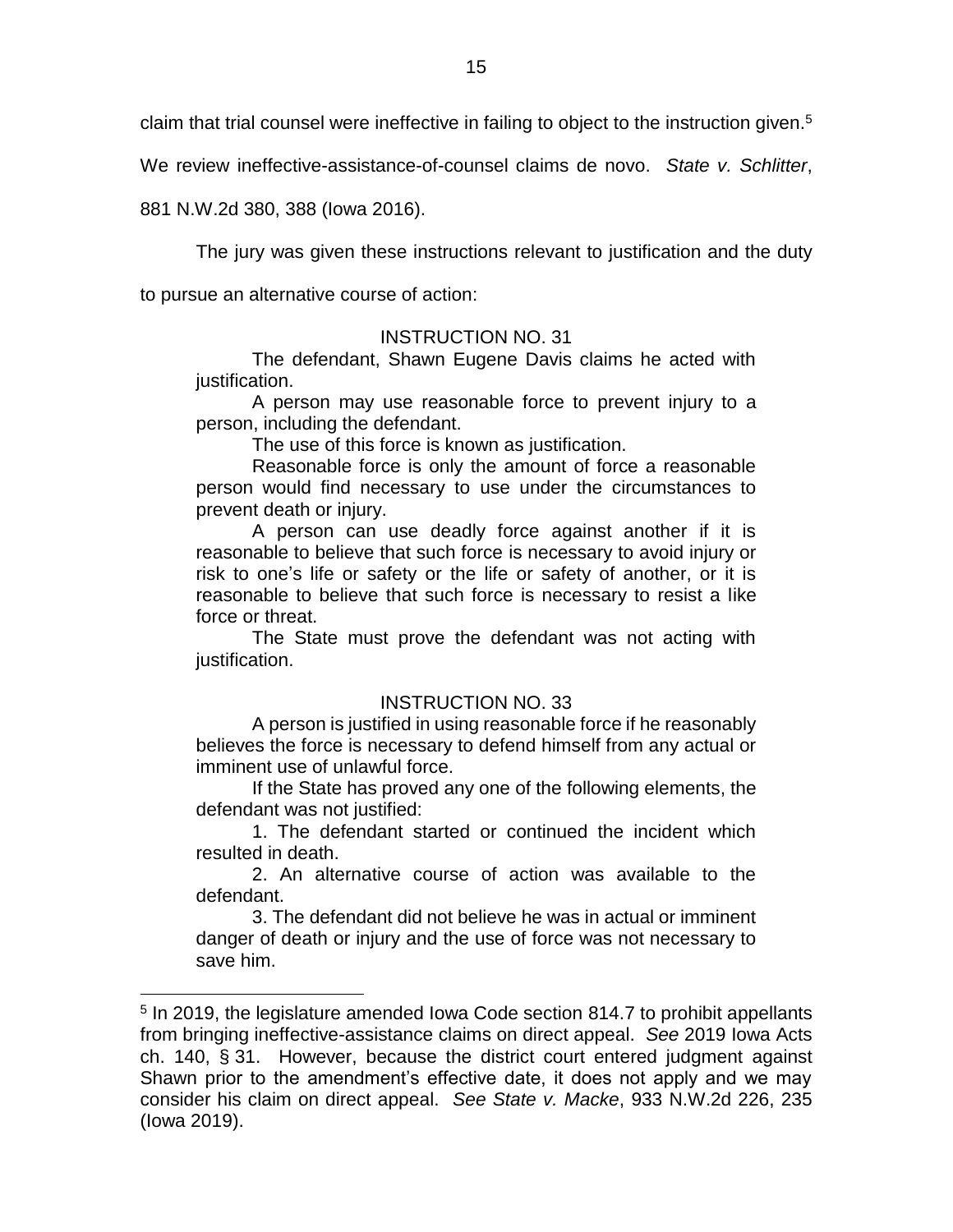4. The defendant did not have reasonable grounds for the belief.

5. The force used by the defendant was unreasonable.

## INSTRUCTION NO. 37

Concerning element number 2 of Instruction No. 33, if a defendant is confronted with the use of unlawful force against him, he is required to avoid the confrontation by seeking an alternative course of action before he is justified in repelling the force used against him. However, there is an exception.

If the defendant was not engaged in illegal activity and the alternative course of action involved retreating from a place where the defendant was lawfully present, then he was not required to take or use the alternative course of action to avoid the confrontation, and he could repel the force with reasonable force (including deadly force).

In his appellate brief, Shawn contends trial counsel was ineffective in failing

to object to Instruction 37 because it did not adequately explain:

Shawn Davis was in his own home, which he was legally occupying, he would have had to leave his own home in order to retreat, which he was not required to do. This allowed him to repel force with reasonable force.

. . . If the alternative course of action involved a risk to his life or safety, as he reasonably believed, he had no duty to use an alternative course of action to avoid the confrontation and could repel with deadly force.

To prevail on his claim of ineffective assistance of counsel, Shawn must

prove: "(1) counsel failed to perform an essential duty, and (2) prejudice resulted

from this failure." *Lorenzo Baltazar*, 935 N.W.2d at 868. "Failure to prove either

prong is fatal to an ineffective-assistance-of-counsel claim." *Id.* 

Shawn has failed to prove prejudice. *See id.* at 869 ("To establish prejudice

under the second prong, a defendant must show a reasonable probability that the

result of the trial would have been different. A reasonable probability is a

probability sufficient to undermine confidence in the outcome." (internal quotation

marks and citations omitted)). There is no evidence Preston approached the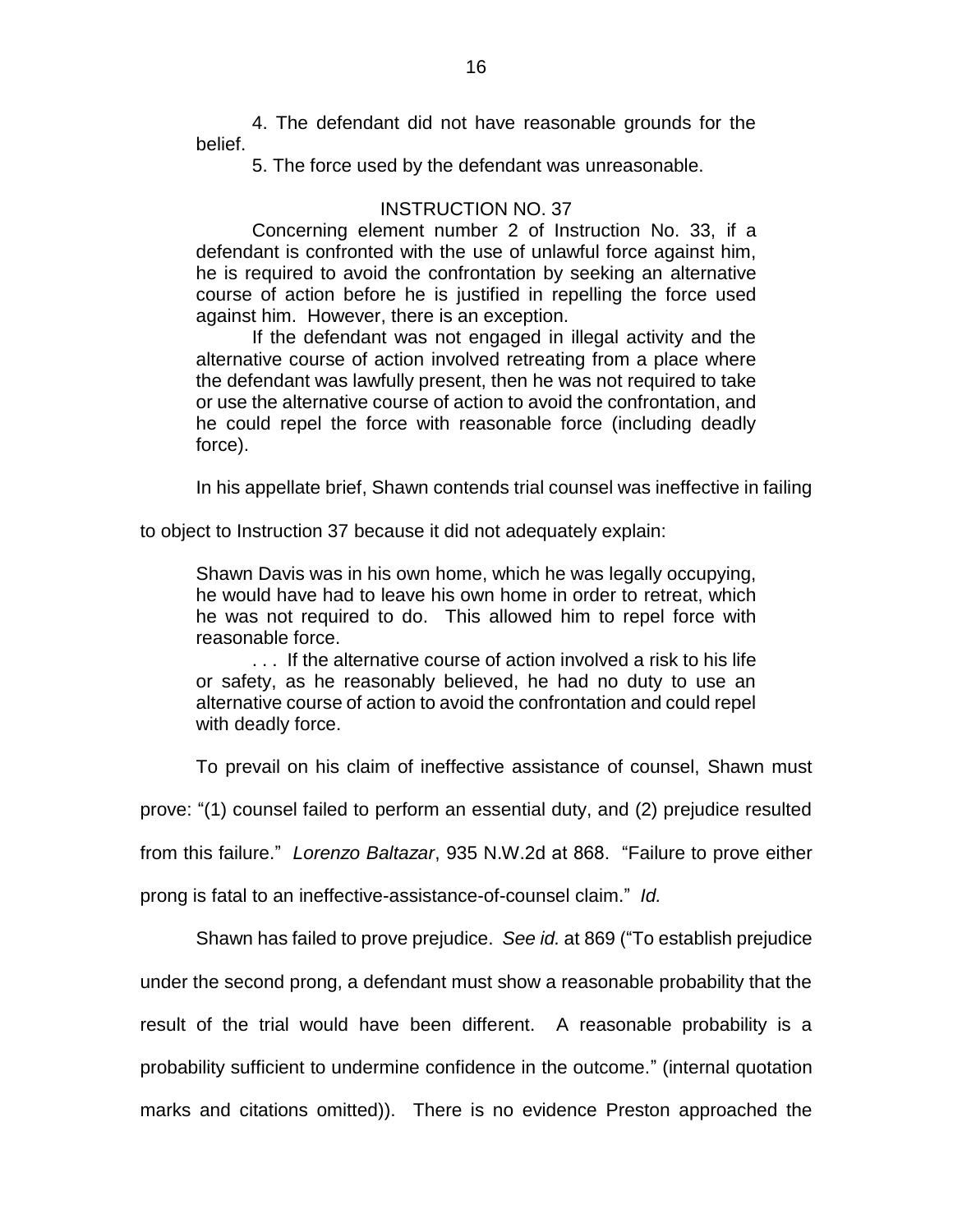house after Shawn went inside. There is no evidence it was necessary for Shawn to arm himself for protection when Preston was outside and half-way down the driveway. In addition, Shawn testified he was not afraid when he left the house with the knife. It was Shawn who approached Preston as he was leaving. There is no reasonable probability the result of the trial would have been different had the jury instructions included the additional language. In light of the facts of this case, Shawn cannot show prejudice.<sup>6</sup>

*C. Intoxication.* Shawn next contends it was error for the court to include any portion of the intoxication instruction. This claim was waived by trial counsel's statement, "We would be fine with that." *See State v. Schmidt,* 312 N.W.2d 517, 518 (Iowa 1981) (noting a defendant "cannot both object and consent to evidence if he expects to preserve error for appeal.").

### **III. Evidentiary Rulings.**

 $\overline{a}$ 

*A. Excited Utterances.* The defense sought to admit Shawn's statements to his wife on a jail call, "He'd kill me. He'd kill me. He'd kill me." Counsel acknowledged the statements were hearsay but argued they were admissible as excited utterances. On appeal, Shawn asserts the court was improperly "fixated" on the reliability of the statements.

 $6$  In his reply brief, Shawn also contends the instructions failed to explain "a person may be wrong in the estimation of the danger or the force necessary to repel the danger as long as there is a reasonable basis for the belief of the person and the person acts reasonably in the response to that belief." Iowa Code § 704.1(2). We do not consider issues first raised in a reply brief. *See Villa Magana v. State*, 908 N.W.2d 255, 260 (Iowa 2018). In any event Instruction 34 states: "[T]he defendant was not required to act with perfect judgment. . . . If in the defendant's mind the danger was actual, real, imminent or unavoidable, even though it did not exist, that is sufficient if a reasonable person would have seen it in the same light."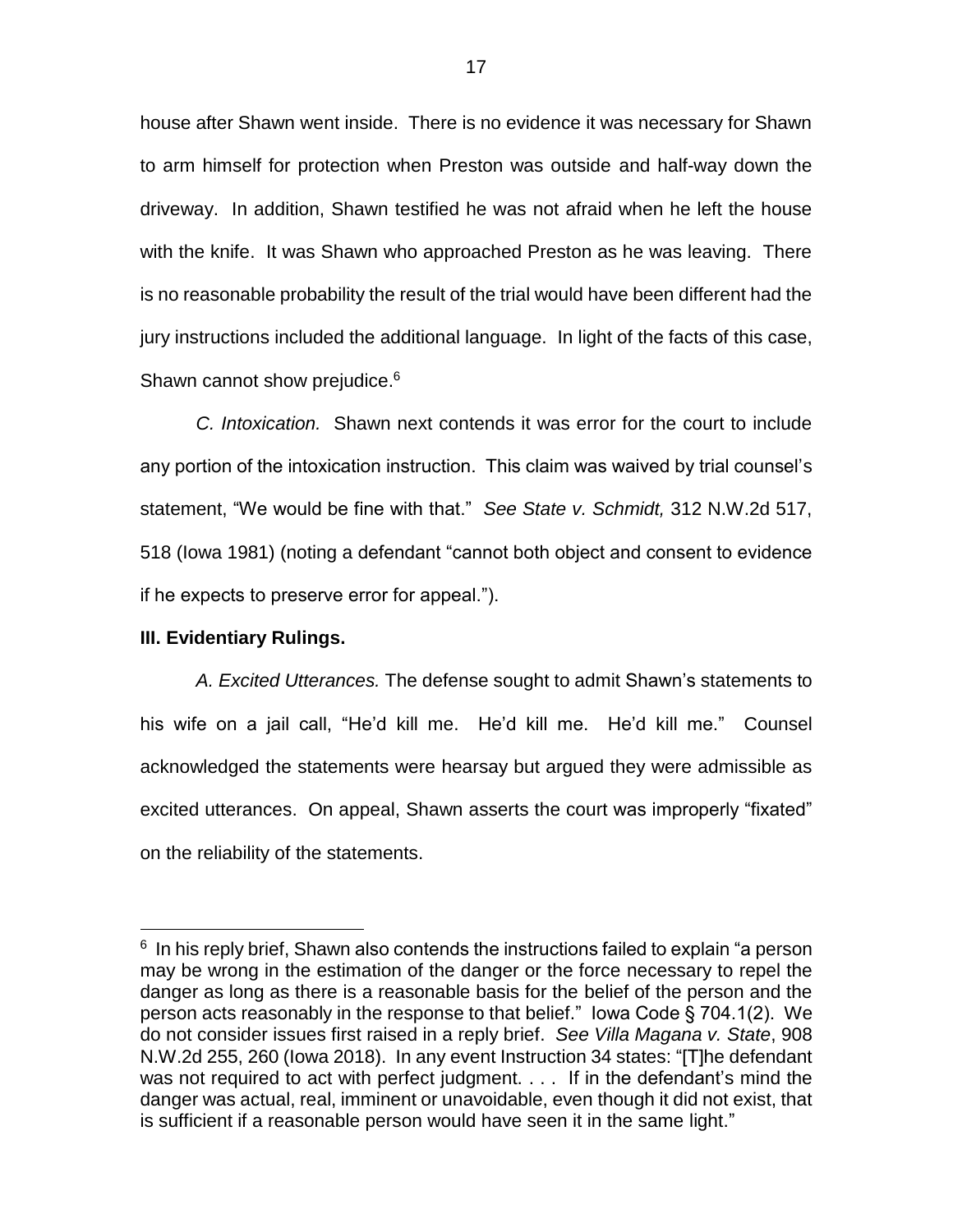"Although we normally review evidence-admission decisions by the district court for an abuse of discretion, we review hearsay claims for correction of errors at law." *State v. Smith*, 876 N.W.2d 180, 184 (Iowa 2016). "'[T]he question whether a particular statement constitutes hearsay presents a legal issue,' leaving the trial court no discretion on whether to admit or deny admission of the statement." *Id.* (alteration in original) (citation omitted).

Hearsay is "a statement that: (1) The declarant does not make while testifying at the current trial or hearing; and (2) A party offers into evidence to prove the truth of the matter asserted in the statement." Iowa R. Evid. 5.801(c). Generally, hearsay is not admissible unless it falls within an exception to the hearsay rule. *State v. Veverka*, 938 N.W.2d 197, 199 (Iowa 2020). "[A] district court 'has no discretion to admit hearsay in the absence of a provision providing for it.'" *Id.* at 202 (citation omitted).The proponent of the evidence has the burden to establish the testimony comes within an exception to the rule. *State v. Walker*, 935 N.W.2d 874, 879 (Iowa 2019).

An excited utterance is "[a] statement relating to a startling event or condition, made while the declarant was under the stress of excitement that it caused." Iowa R. Evid. 5.803(2). "The rationale behind the exception is that statements made under the stress of excitement are less likely to involve deception than if made upon reflection or deliberation." *State v. Tejeda*, 677 N.W.2d 744, 753 (Iowa 2004).

The application of the exclusion lies largely within the discretion of the trial court, which should consider (1) the time lapse between the event and the statement, (2) the extent to which questioning elicited the statements that otherwise would not have been volunteered, (3) the age and condition of the declarant, (4) the characteristics of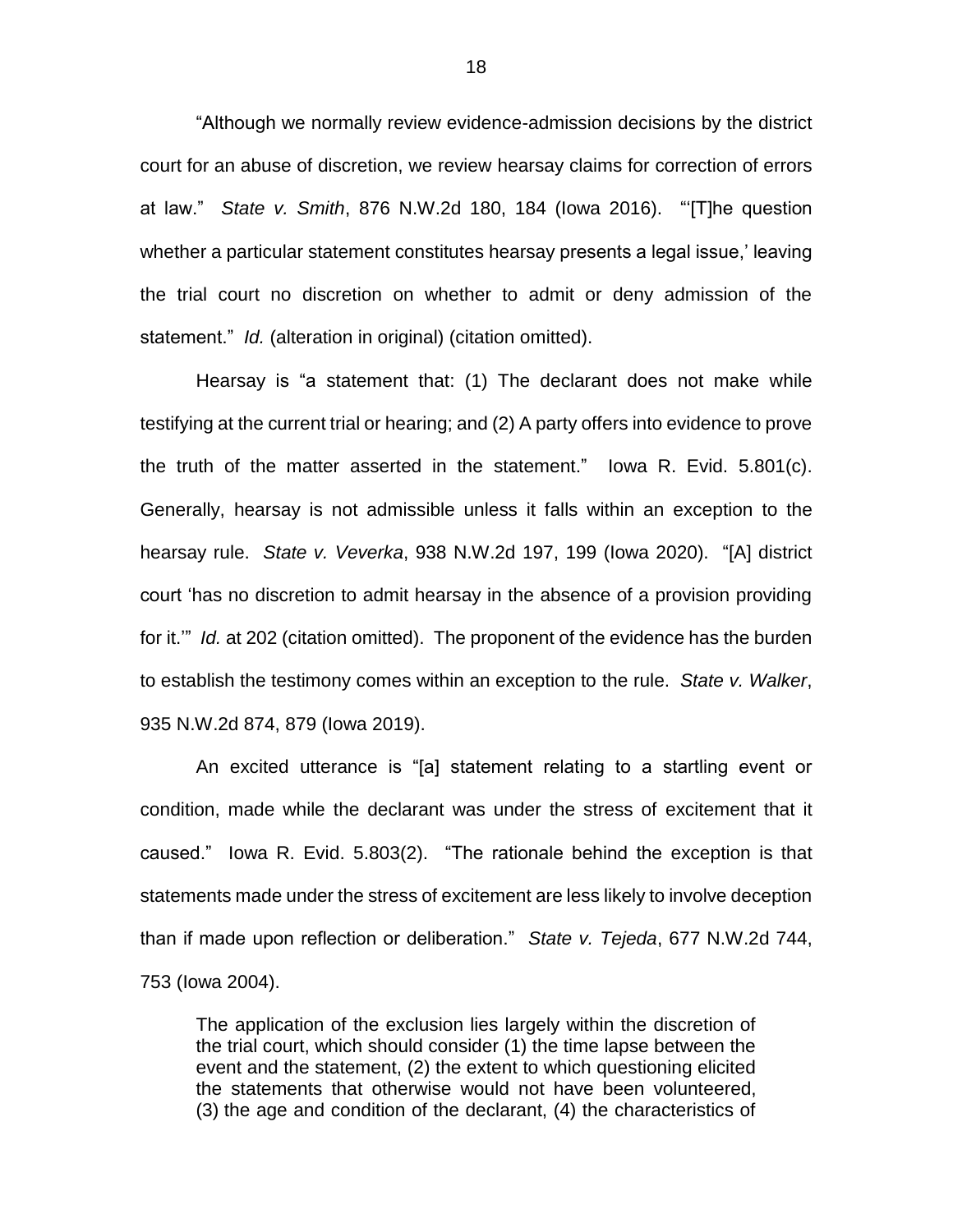the event being described, and (5) the subject matter of the statement.

*Id.* at 754 (quoting *State v. Atwood*, 602 N.W.2d 775, 782 (Iowa 1999)). These

factors all provide context as to why the statement would (or would not) be reliable.

The district court engaged defense counsel in rather extensive argument

about the application of the exclusion:

THE COURT: I mean, that's a pretty self-serving piece of hearsay that would be coming in. That's why, I guess, I want to really get clear on this. I know you're arguing that an excited utterance doesn't have to be close in time to the event, but I mean, you know, he's talking to his wife. So I guess I'm trying to get at the reliability of this, so date, time. I mean, are you saying this is the first call he's making to his wife?

[DEFENSE COUNSEL] MR. RODRIGUEZ: That is my understanding, Your Honor.

THE COURT: And how far after the event did it take place?

MR. RODRIGUEZ: It would have been the same day when he was arrested and processed at the Polk County Jail, which would have been August 5th.

THE COURT: So he's not observing a startling event. He's going to be talking to his wife about something—some event that had occurred previously; correct?

MR. RODRIGUEZ: Yes, but he's still suffering from the effects of a traumatic event that occurred.

. . . . THE COURT: And I guess, Mr. Rodriguez, the reason I was concerned about the timing of the event is: The jury was able to see a video of Mr. Davis handcuffed on the ground, talking, I mean, right after the event. And it seems to me if he would have yelled out, "He threatened to kill me," or "He was going to kill me," or—I forget your exact words, I apologize. But that seems like that would be a spontaneous—I guess that's what I' m trying to figure out, how far removed this phone call to his wife is as opposed to him at the house right after the event when a lot of people are there speaking to him.

MR. RODRIGUEZ: Clearly it was not at the crime scene, Your Honor. And it was hours after the incident, admittedly. I don't know how many—and I don't know that we can establish through Detective Youngblut the exact time and location. And we know the location, but not the exact time.

THE COURT: And I'm not making a determination whether it's credible or not. I'm looking for reliability. Because, ultimately, I think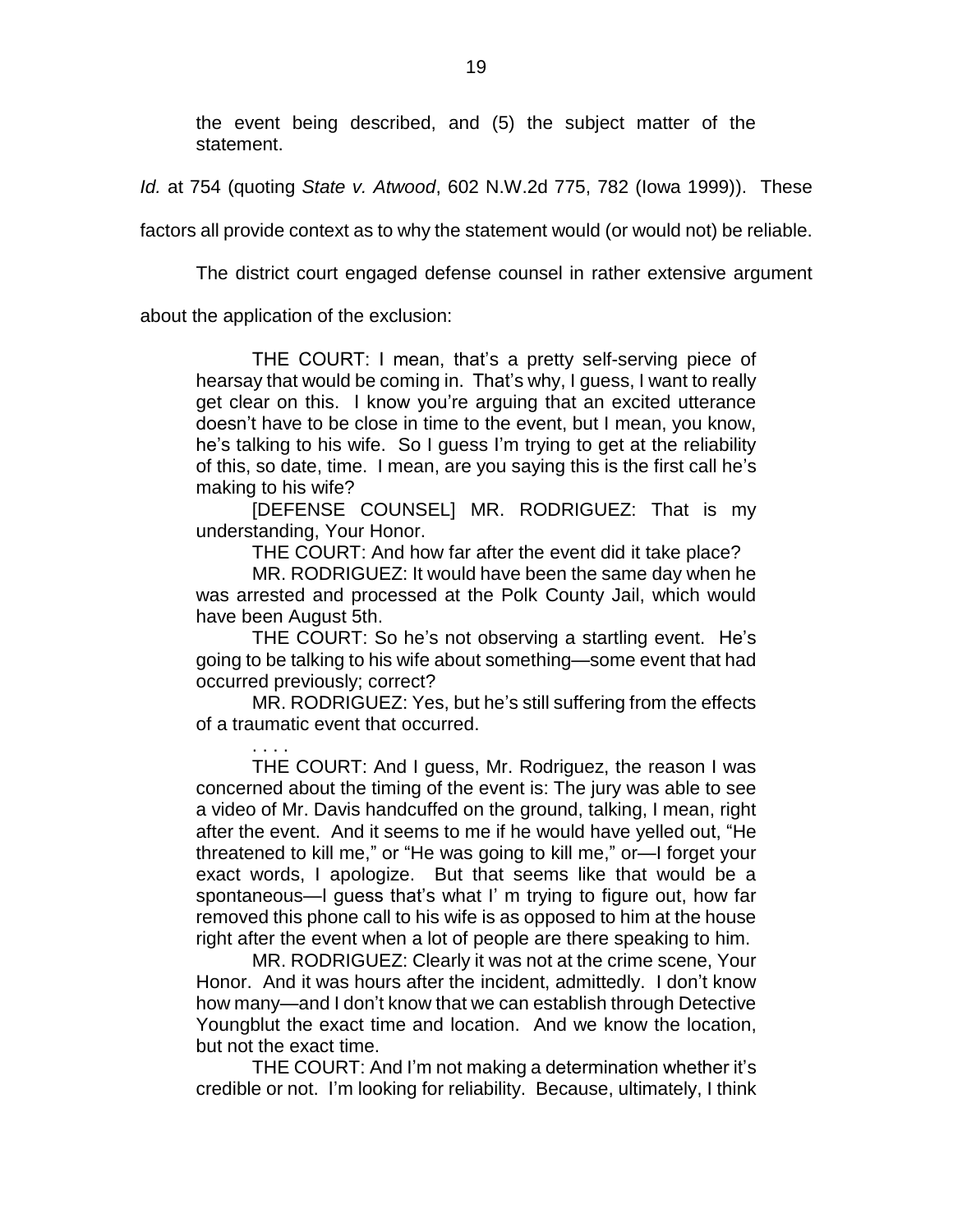it's my job to determine whether it is an excited utterance or present sense impression under our rules.

And, Mr. Rodriguez, I would like you to be heard on the State's contention, through the case they cited and through the rule they are saying, that they can bring in collateral evidence to attack the credibility of your client.

MR. RODRIGUEZ: Your Honor, I think what that rule relates to is if a statement is entered and then the witness does not testify, then the State can attack the credibility of that individual through extraneous evidence.

THE COURT: So you can kind of tell I'm a little skeptical about your excited utterance or present sense impression arguments.

Explain to me again how that statement to his wife, after his arrest—because we're talking about after his arrest, after he's been read his rights, after he's been informed of the charge.

MR. RODRIGUEZ: Yes.

. . . .

THE COURT: And is that the traumatic event, is that he's being charged with murder?

MR. RODRIGUEZ: Yeah, that's part of it. He was involved in this event and he's a suspect and he's been told he's a suspect. But more than that, he's been told that he is being charged with murder in the first degree.

And his first opportunity. Still part of the same emotional trauma that he's going through. It's aggravated because it's the first conversation with his wife where he informs her of his situation and he's still suffering the effects of that traumatic event.

THE COURT: The traumatic event of being told he's being charged with murder as opposed to killing his brother?

MR. RODRIGUEZ: Yes.

THE COURT: Anybody have any case law on that? Because, once again, you know, I'm trying to look for reliability, not credibility. Obviously, I'm sure that was an emotional event. But in terms of reliability, we're looking at, you know, the occurrence or the event was so startling to render the normal reflective thought process of an observer.

I mean, his thought process is: All right. I've just been charged with a very serious crime. I'm thinking that takes it outside the scope of being reliable and more towards being more self-serving, especially coming through this witness. And I could be wrong, Mr. Rodriguez. I am trying to understand your position so we can make a good ruling on this.

[PROSECUTOR]: Your Honor, I'd also add that the statement that they are trying to introduce is not about being charged with murder; it's about the murder itself that happened hours before. So he's not excited about the event that just occurred. That's the reliability of truthfulness that the hearsay exceptions are designed.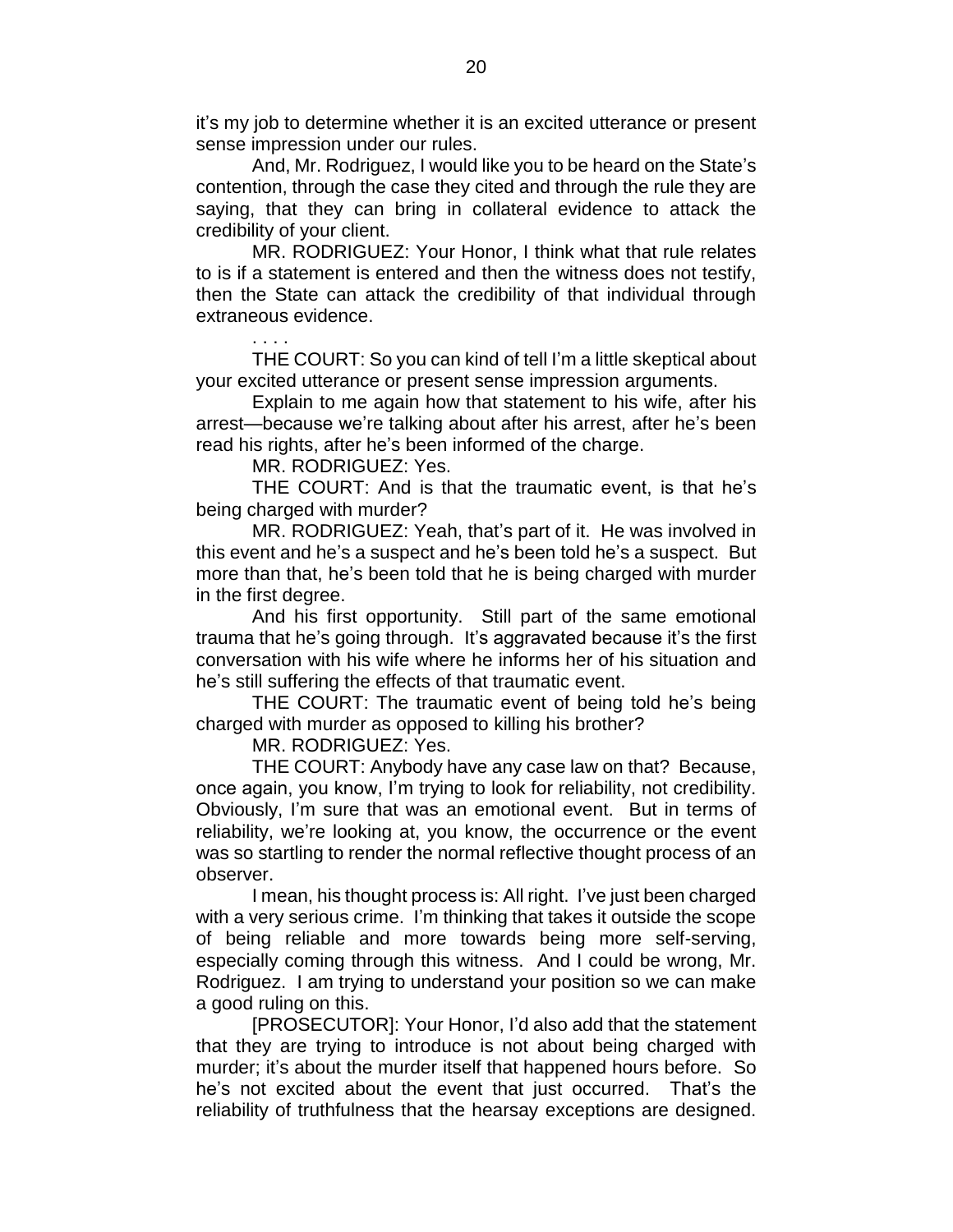The statements are allowed to come in through exceptions because there's a reliability of truthfulness.

Because they are made in this excited state about the event that is happening at that time, I agree with the court, this is a selfserving statement about a previous event that occurred hours before.

And the foundation that's been laid so far is simply that the defendant was emotional. There's been no testimony about anything being excited about him whatsoever, simply that he was emotional.

We find no error in the court's ruling that a self-serving statement made at an unspecified time after the stabbing failed to constitute an excited utterance. *See State v. Veal*, 564 N.W.2d 797, 808 (Iowa 1997) (finding the court did not err in excluding Veal's statements, which were not in response to a startling event and were "not spontaneous, as required for the excited utterance exception"), *overruled on other grounds by State v. Hallum*, 585 N.W.2d 249, 254 (Iowa 1998).

*B. Video of Defendant in Handcuffs.* Shawn also contends the court abused its discretion in allowing the jury to view Exhibit 20, a bodycam video recording of the responding police officer encountering Shawn, which includes Shawn laying on the ground in handcuffs. Shawn contends the bodycam video was unduly prejudicial.

Rulings on the admission or exclusion of evidence are reviewed for an abuse of discretion. *See State v. Williams*, 929 N.W.2d 621, 628 (Iowa 2019). "An abuse of discretion will be found when the court exercises its discretion on grounds clearly untenable or to an extent clearly unreasonable." *State v. Smith*, 522 N.W.2d 591, 593 (Iowa 1994). "'[W]e grant the district court wide latitude regarding admissibility' and will reverse only where the losing party was prejudiced by an unreasonable decision." *Kurth v. Iowa Dep't of Transp.*, 628 N.W.2d 1, 5 (Iowa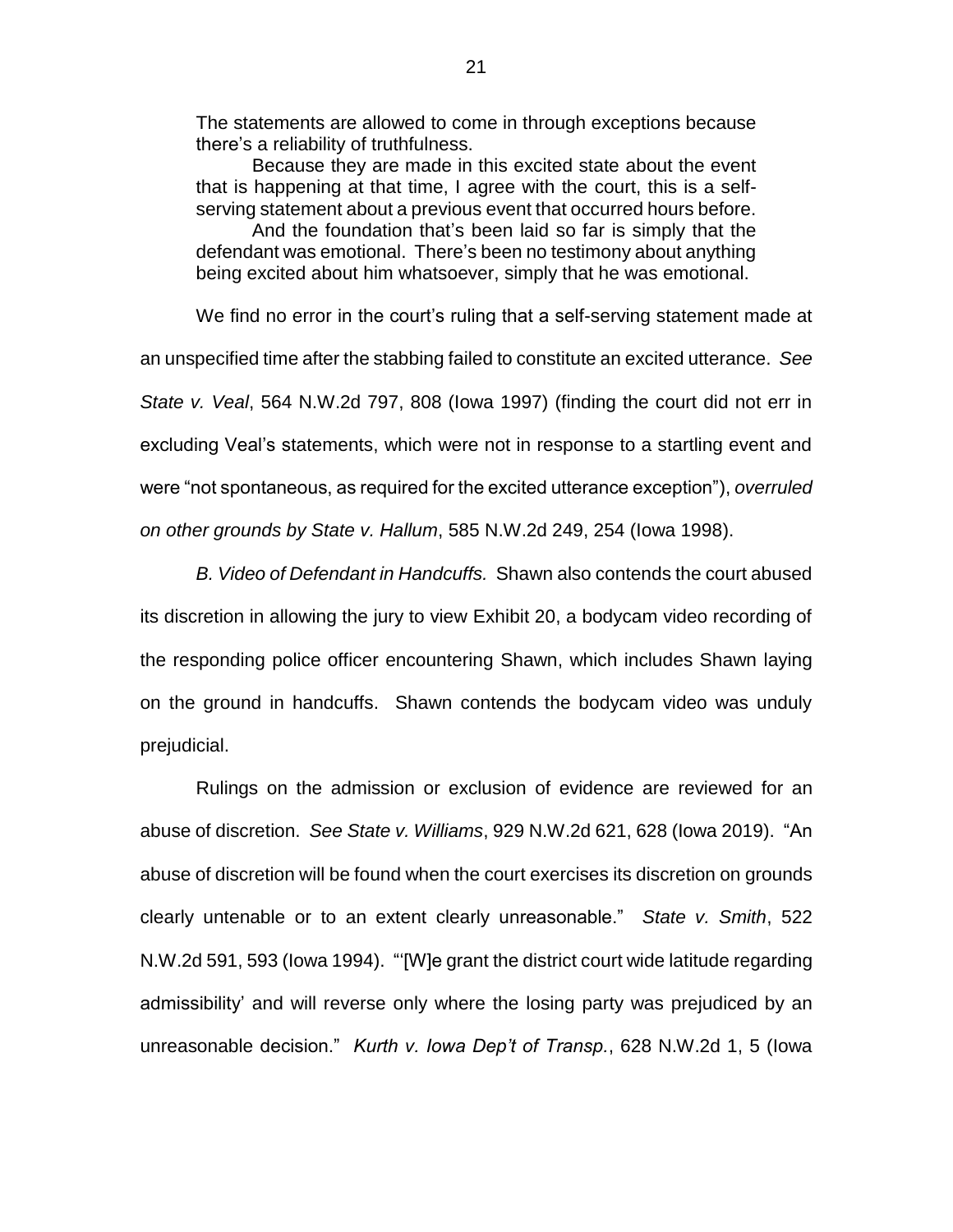2001) (alteration in original) (quoting *State v. Sallis*, 574 N.W.2d 15, 16 (Iowa 1998)).

Relevant evidence is generally admissible. Iowa R. Evid. 5.402. "Evidence is relevant if: [(1) i]t has any tendency to make a fact more or less probable than it would be without the evidence; and [(2) t]he fact is of consequence in determining the action." Iowa R. Evid. 5.401. "The court may exclude relevant evidence if its probative value is substantially outweighed by a danger of . . . unfair prejudice." Iowa R. Evid. 5.403.

Here, the district court acknowledged the defense argument that the "matters can be brought in through audio and through the testimony of the officers that were there," but found the video relevant due to the timing and location of the events and the statements made by the defendant. And the court found the video had probative value, noting the video contained "quite a bit of relevant evidence based on what the defendant was wearing, what his statements were to the officers, his demeanor." The court then weighed that quite-probative evidence against the danger of unfair prejudice:

I think that when we look at the unfairly prejudicial issues, whether it would appeal to the jury's sympathy or horror, or the instinct to punish, I think the video in itself can be remedied with an instruction.

And we do have that standard instruction that talks about the nature of the defendant, his presumption of innocence. We will continue to maintain his presumption of innocence.

And it appears that the circumstances of that arrest and the context of his location and statements will be a big part of the State's case.

I think the jury understands the defendant was arrested and that it would be natural for the police to ask questions when there was a stabbing at his house or in his backyard or somewhere on the residence.